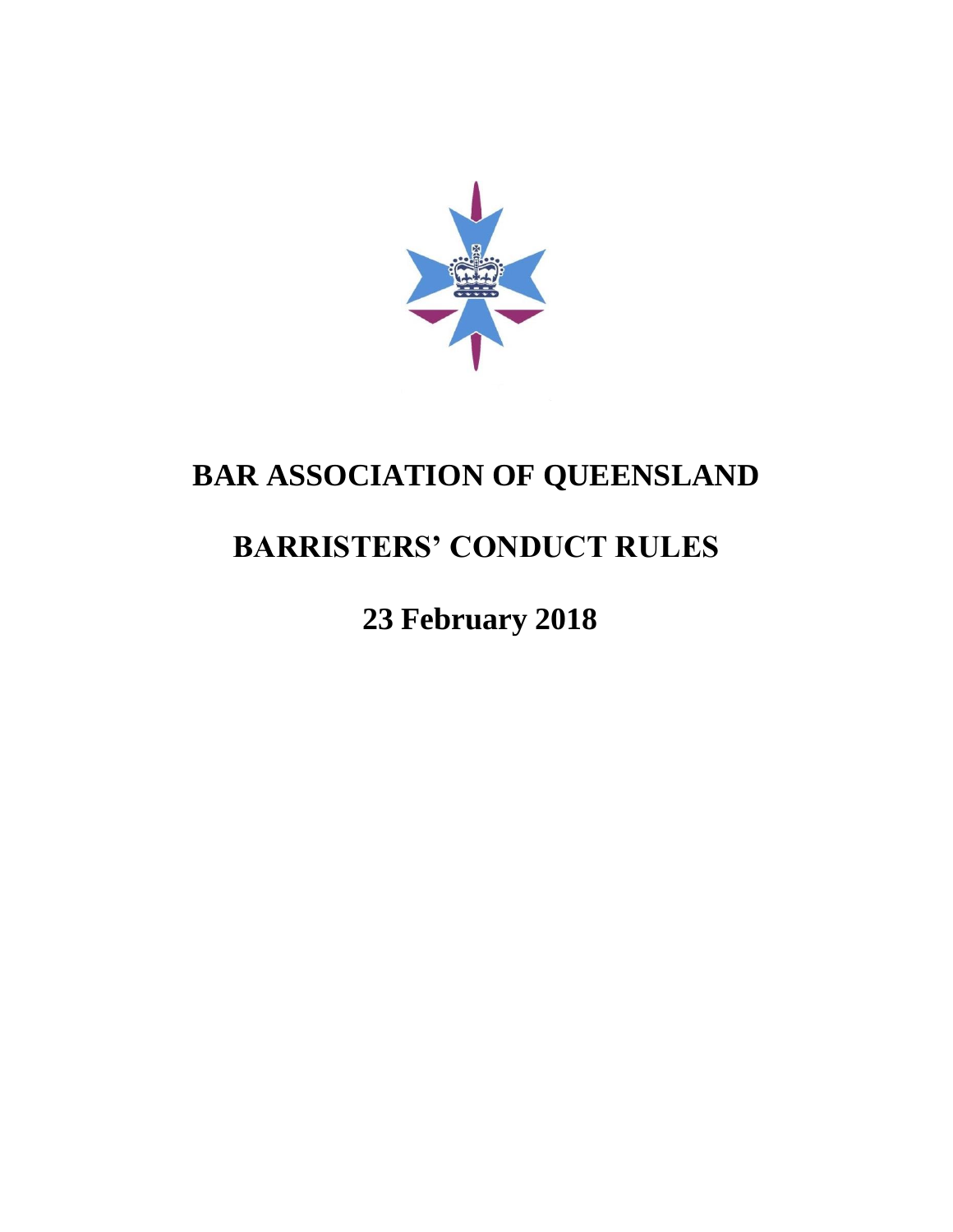## **TABLE OF CONTENTS**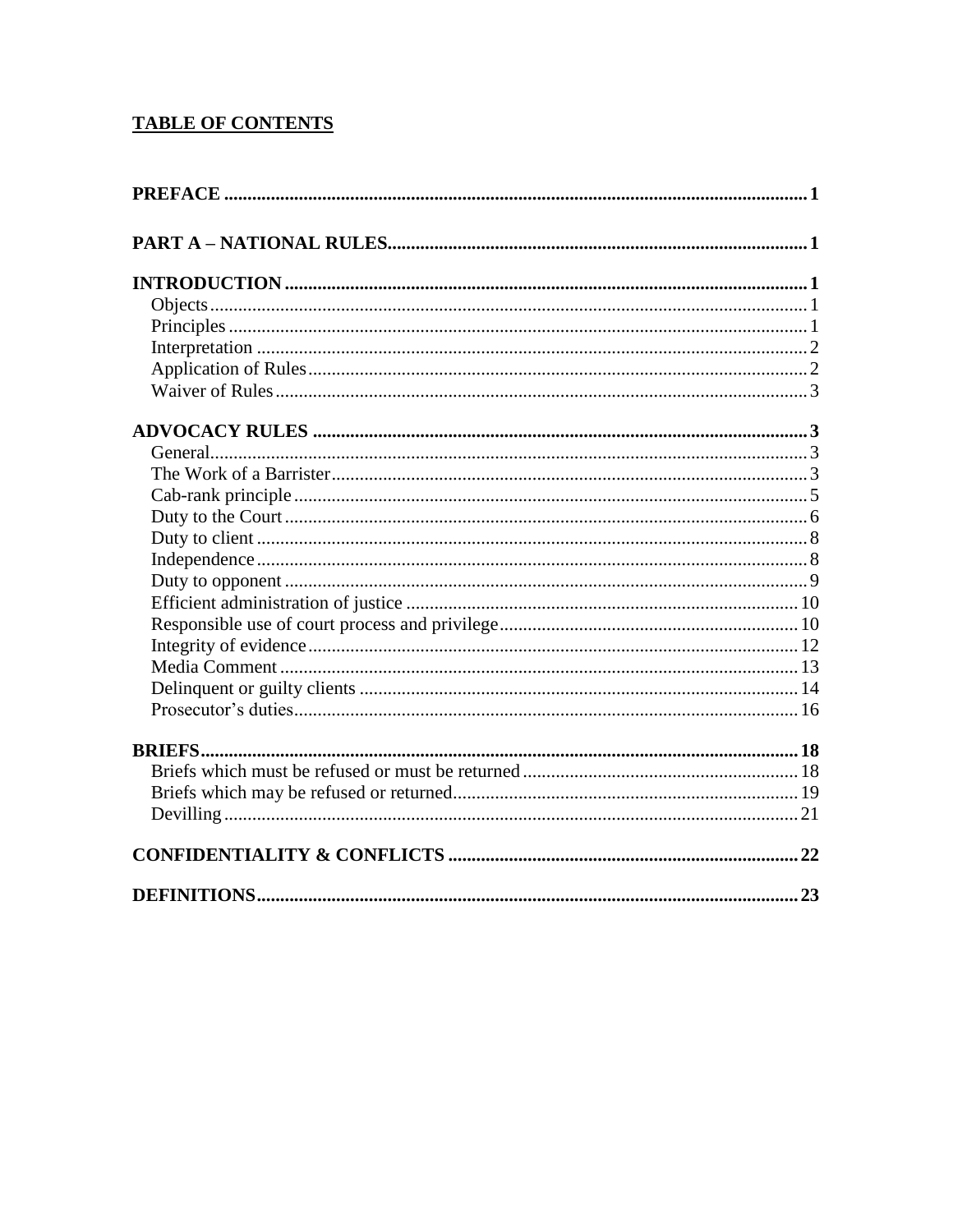## <span id="page-2-0"></span>**PREFACE**

- 1. These Rules are made pursuant to the *Legal Profession Act* 2007. They may be cited as the 2011 Barristers' Rule, as amended. These Rules commence on 23 February 2018.
- 2. The general purpose of these Rules is to provide the requirements for practice as a barrister and the rules and standards of conduct applicable to barristers which are appropriate in the interests of the administration of justice and in particular to provide common and enforceable rules and standards which require barristers:
	- (a) to be completely independent in conduct and in professional standing as sole practitioners; and
	- (b) to acknowledge a public obligation based on the paramount need for access to justice to act for any client in cases within their field of practice.
- 3. These Rules apply throughout Australia to all barristers.

## <span id="page-2-1"></span>**PART A – NATIONAL RULES**

#### <span id="page-2-2"></span>**INTRODUCTION**

#### <span id="page-2-3"></span>**Objects**

- 4. The object of these Rules is to ensure that all barristers:
	- (a) act in accordance with the general principles of professional conduct;
	- (b) act independently;
	- (c) recognise and discharge their obligations in relation to the administration of justice; and
	- (d) provide services of the highest standard unaffected by personal interest.

## <span id="page-2-4"></span>**Principles**

- 5. These Rules are made in the belief that:
	- (a) barristers owe their paramount duty to the administration of justice;
	- (b) barristers must maintain high standards of professional conduct;
	- (c) barristers as specialist advocates in the administration of justice, must act honestly, fairly, skilfully and with competence and diligence;
	- (d) barristers owe duties to the courts, to their clients and to their barrister and solicitor colleagues;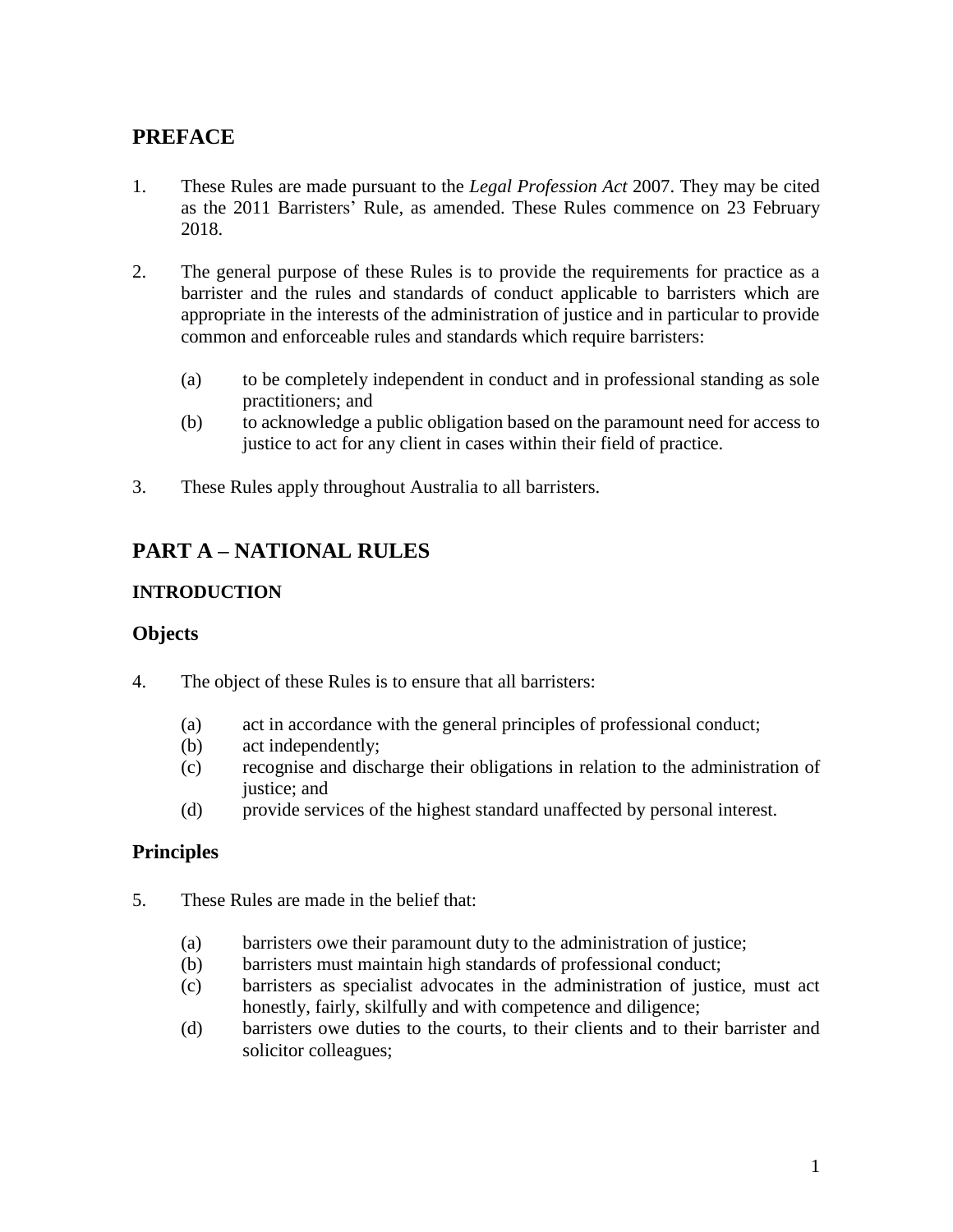- (e) barristers should exercise their forensic judgments and give their advice independently and for the proper administration of justice, notwithstanding any contrary desires of their clients; and
- (f) the provision of advocates for those who need legal representation is better secured if there is a Bar whose members:
	- (i) must accept briefs to appear regardless of their personal beliefs;
	- (ii) must not refuse briefs to appear except on proper professional grounds; and
	- (iii) compete as specialist advocates with each other and with other legal practitioners as widely and as often as practicable.

## <span id="page-3-0"></span>**Interpretation**

- 6. These Rules should be construed to promote the objects and principles expressed in this Introduction.
- 7. General provisions of these Rules should not be read or applied in a limited way by reason of any particular or illustrative provisions.
- 8. Headings in these Rules shall be read as part of these Rules, but shall not be used so as to read or apply any of the Rules in a more limited way than would have been so if the headings were not part of the Rules.

#### <span id="page-3-1"></span>**Application of Rules**

- 9. Except as otherwise provided these Rules apply to:
	- (a) a barrister who is a local legal practitioner, except to the extent that the conduct of the barrister in relation to practice in another Australian State or Territory is regulated by Barristers' Rules for that State or Territory;
	- (b) a barrister who is an interstate legal practitioner, in relation to practice in this jurisdiction, including work, wherever performed, in relation to such practice; and
	- (c) a barrister who is employed by the Crown or who holds a statutory office save that he or she is exempt from Rules [15-](#page-4-4) [24B](#page-6-1) an[d 95](#page-19-2)[-106](#page-22-1) while acting pursuant to that employment or office.
- 10. These Rules are not intended to be a complete or detailed code of conduct for barristers. Other standards for, requirements of and sanctions on the conduct of barristers are found in the inherent disciplinary jurisdiction of the Supreme Court, the *Legal Profession Act* 2007 and in the general law (including the law relating to contempt of court).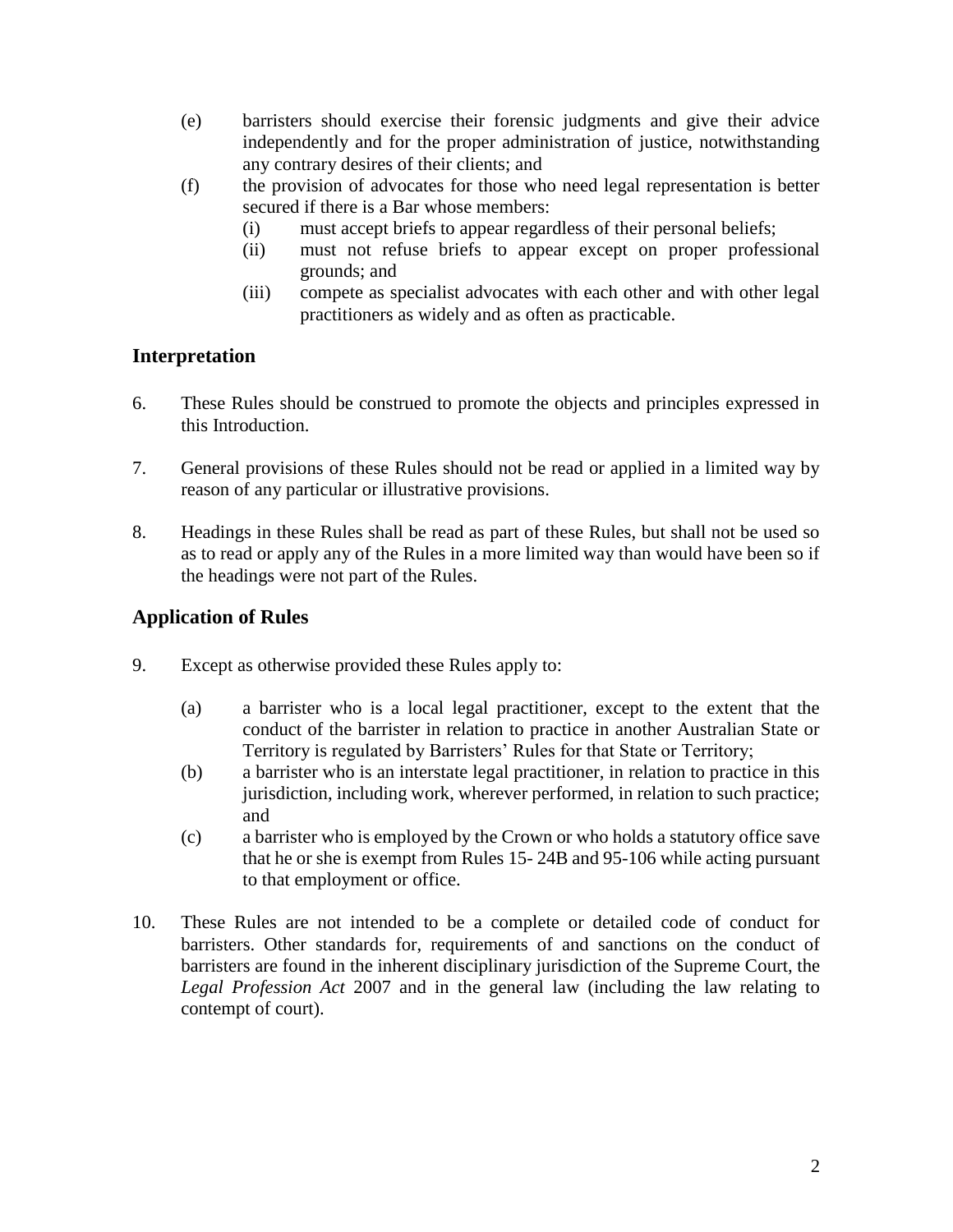#### <span id="page-4-0"></span>**Waiver of Rules**

11. The Bar Council shall either before or after the event have the power to waive the duty imposed on a barrister to comply with the provisions of these Rules in such circumstances and to such extent as the Bar Council may think fit and either conditionally or unconditionally.

#### <span id="page-4-1"></span>**ADVOCACY RULES**

#### <span id="page-4-2"></span>**General**

- 12. A barrister must not engage in conduct which is:
	- (a) dishonest or otherwise discreditable to a barrister;
	- (b) prejudicial to the administration of justice; or
	- (c) likely to diminish public confidence in the legal profession or the administration of justice or otherwise bring the legal profession into disrepute.
- 13. A barrister must not engage in another vocation which:
	- (a) is liable to adversely affect the reputation of the legal profession or the barrister's own reputation;
	- (b) is likely to impair or conflict with the barrister's duties to clients; or
	- (c) prejudices a barrister's ability to attend properly to the interests of the barrister's clients.
- 14. A barrister may not use or permit the use of the professional qualification as a barrister for the advancement of any other occupation or activity in which he or she is directly or indirectly engaged, or for private advantage, save where that use is usual or reasonable in the circumstances.

## <span id="page-4-3"></span>**The Work of a Barrister**

- <span id="page-4-6"></span><span id="page-4-5"></span><span id="page-4-4"></span>15. Barristers' work consists of:
	- (a) appearing as an advocate;
	- (b) preparing to appear as an advocate;
	- (c) negotiating for a client with an opponent to compromise a case;
	- (d) representing a client in a mediation or arbitration or other method of alternative dispute resolution;
	- (e) acting as a mediator or arbitrator or expert in any dispute resolution;
	- (f) giving legal advice;
	- (g) preparing or advising on documents to be used by a client or by others in relation to the client's case or other affairs;
	- (h) carrying out work properly incidental to the kinds of work referred to in 1[5\(a\)-](#page-4-5)  $15(g)$ ; and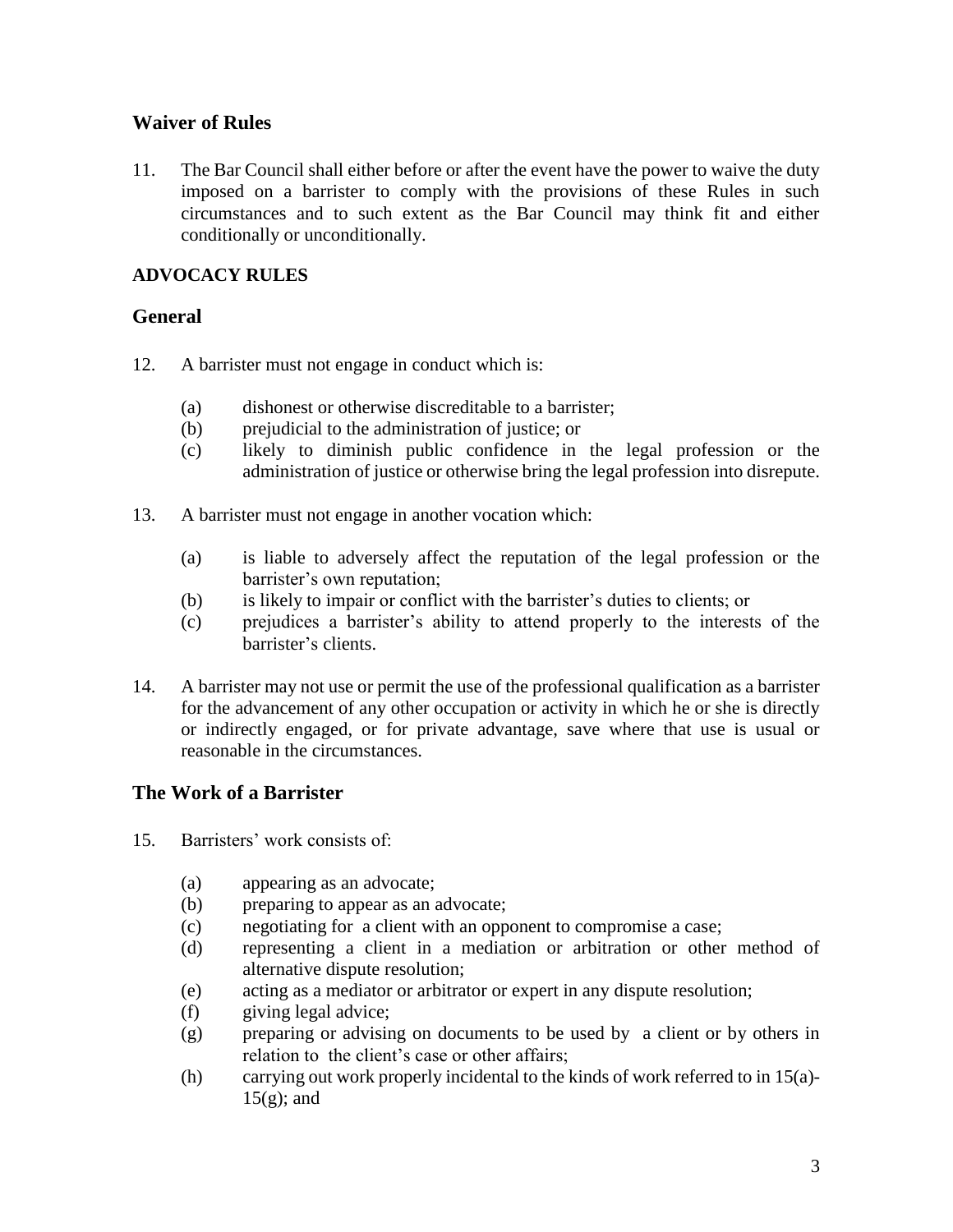- (i) such other work as is from time to time commonly carried out by barristers.
- <span id="page-5-6"></span>16. A barrister must be a sole practitioner, and must not:
	- (a) practise in partnership with any person;
	- (b) practise as the employer of any legal practitioner who acts as a legal practitioner in the course of that employment;
	- (c) practise as the employee of any person;
	- (d) be a legal practitioner director of an incorporated legal practice; or
	- (e) be a member of a multi-disciplinary partnership.
- <span id="page-5-3"></span><span id="page-5-2"></span>17. A barrister must not, subject to Rules [18](#page-5-0) and [19,](#page-5-1)
	- (a) act as a person's general agent or attorney in that person's business or dealings with others:
	- (b) conduct correspondence in the barrister's name on behalf of any person otherwise than with the opponent;
	- (c) place herself or himself at risk of becoming a witness, by investigating facts for the purposes of appearing as an advocate or giving legal advice, otherwise than by -
		- (i) conferring with the client, the instructing solicitor, prospective witnesses or experts;
		- (ii) examining documents provided by the instructing solicitor or the client, as the case may be, or produced to the court;
		- (iii) viewing a place or things by arrangement with the instructing solicitor or the client; or
		- (iv) library research;
	- (d) act as a person's only representative in dealings with any court, otherwise than when actually appearing as an advocate;
	- (e) be the address for service of any document or accept service of any document;
	- (f) serve any process of any court;
	- (g) conduct the conveyance of any property for any other person;
	- (h) administer any trust estate or fund for any other person;
	- (i) obtain probate or letters of administration for any other person;
	- (j) incorporate companies or provide shelf companies for any other person;
	- (k) prepare or lodge returns for any other person, unless the barrister is registered or accredited to do so under the applicable taxation legislation; or
	- (l) hold, invest or disburse any fund for any other person.
- <span id="page-5-5"></span><span id="page-5-4"></span><span id="page-5-0"></span>18. A barrister will not have breached Rule [17](#page-5-2) by doing any of the matters referred to in that Rule, without fee and as a private person not as a barrister or legal practitioner.
- <span id="page-5-1"></span>19. A barrister will not have breached Rule [17\(a\),](#page-5-3) [17\(h\)](#page-5-4) or [17\(l\)](#page-5-5) if the barrister becomes such an agent, is appointed so to act or becomes responsible for such funds as a private person and not as a barrister or legal practitioner.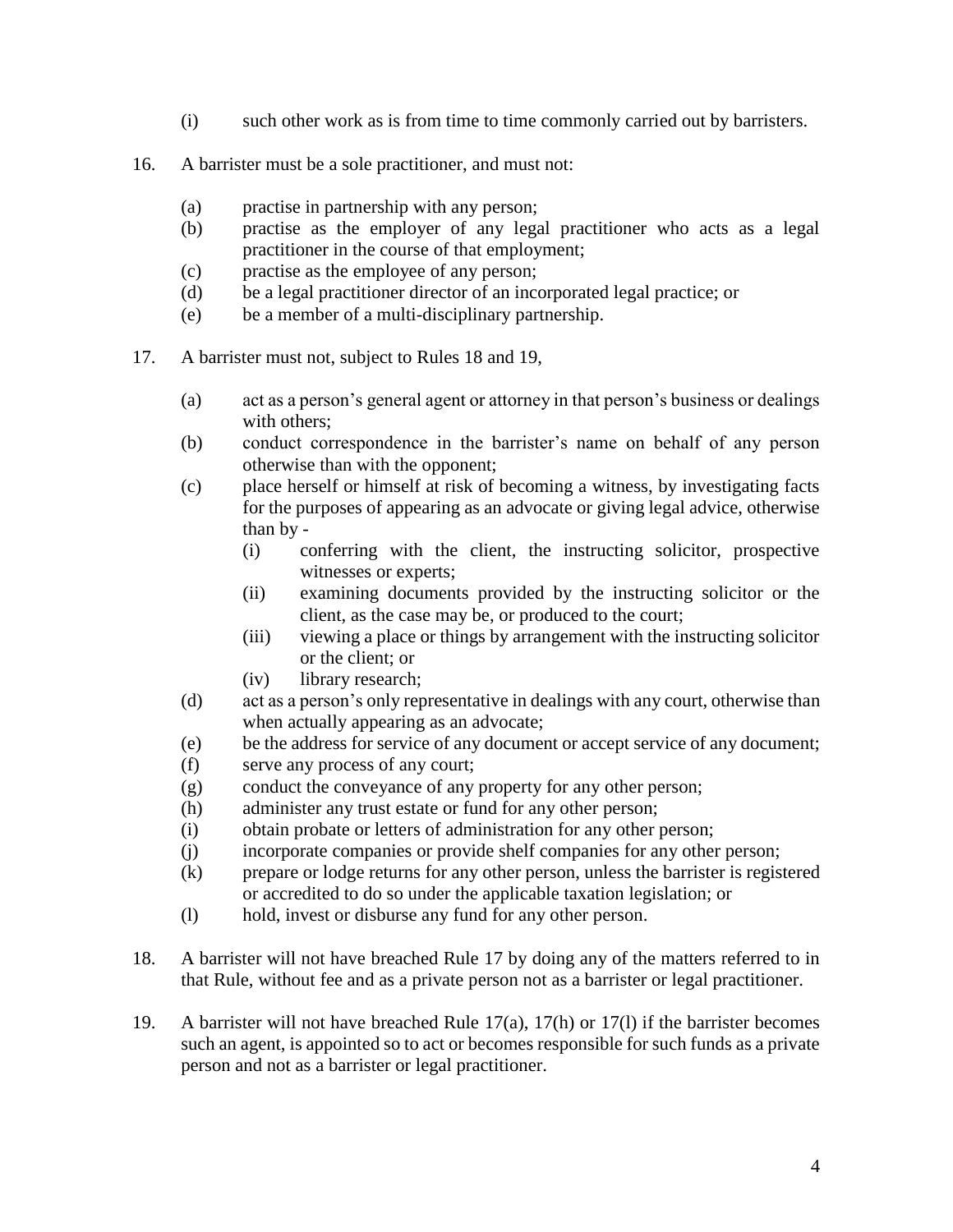- 20. A barrister who is asked by any person to do work or engage in conduct which is not barristers' work, or which appears likely to require work to be done which is not barristers' work, must promptly inform that person:
	- (a) of the effect of Rules [15,](#page-4-4) [16](#page-5-6) and [17](#page-5-2) as they relevantly apply in the circumstances; and
	- (b) that, if it be the case, solicitors are capable of providing those services to that person.

## <span id="page-6-0"></span>**Cab-rank principle**

- 21. A barrister must accept a brief from a solicitor to appear before a court in a field in which the barrister practises or professes to practise if:
	- (a) the brief is within the barrister's capacity, skill and experience;
	- (b) the barrister would be available to work as a barrister when the brief would require the barrister to appear or to prepare, and the barrister is not already committed to other professional or personal engagements which may, as a real possibility, prevent the barrister from being able to advance a client's interests to the best of the barrister's skill and diligence;
	- (c) the fee offered on the brief is acceptable to the barrister; and
	- (d) the barrister is not obliged or permitted to refuse the brief under Rules [95,](#page-19-2) [97,](#page-20-1) 98 or [99.](#page-20-2)
- <span id="page-6-2"></span>22. A barrister must not set the level of an acceptable fee, for the purposes of Rule [21\(c\),](#page-6-2) higher than the barrister would otherwise set if the barrister were willing to accept the brief, with the intent that the solicitor may be deterred from continuing to offer the brief to the barrister.
- 23. A barrister must not require that any other particular legal practitioner be instructed or briefed so as in any way to impose that requirement as a condition of the barrister accepting any brief or instructions.
- <span id="page-6-1"></span>24. A barrister must not make or have any arrangement with any person in connection with any aspect of the barrister's practice which imposes any obligation on the barrister of such a kind as may prevent the barrister from:
	- (a) accepting any brief to appear for reasons other than those provided by the exceptions to the cab-rank principle in Rules [95,](#page-19-2) [97,](#page-20-1) 98 or [99;](#page-20-2) or
	- (b) competing with any other legal practitioner for the work offered by any brief for reasons other than those referred to in Rules [95,](#page-19-2) [97,](#page-20-1) 98 or [99.](#page-20-2)
- 24A. Nothing in these Rules shall be taken to oblige a barrister to accept instructions directly from a person who is not a solicitor.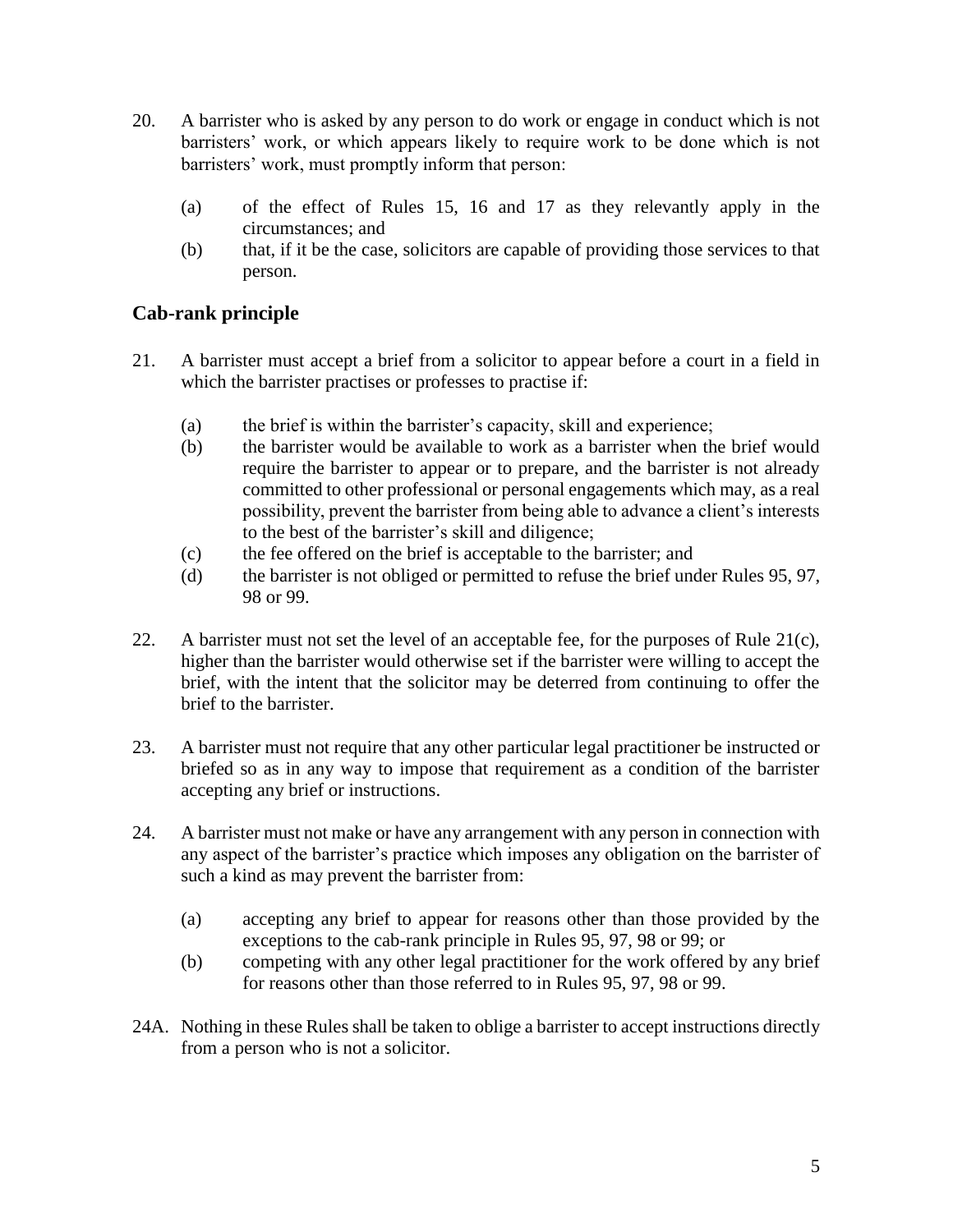- 24B. A barrister who proposes to accept instructions directly from a person who is not a solicitor must:
	- (a) inform the prospective client in writing of:
		- (i) the effect of Rules [15](#page-4-4) and [17;](#page-5-2)
		- (ii) the fact that circumstances may require the client to retain an instructing solicitor at short notice, and possibly during the performance of the work;
		- (iii) any other disadvantage which the barrister believes on reasonable grounds may, as a real possibility, be suffered by the client if the client does not retain an instructing solicitor;
		- (iv) the relative capacity of the barrister in performing barristers' work to supply the requested facilities or services to the client compared to the capacity of the barrister together with an instructing solicitor to supply them; and
		- (v) a fair description of the advocacy experience of the barrister; and
	- (b) obtain a written acknowledgement, signed by the prospective client, that he or she has been informed of the matters in (a) above.

## <span id="page-7-0"></span>**Duty to the Court**

- 25. A barrister has an overriding duty to the Court to act with independence in the interests of the administration of justice.
- 26. A barrister must not deceive or knowingly or recklessly mislead the Court.
- 27. A barrister must take all necessary steps to correct any misleading statement made by the barrister to a court as soon as possible after the barrister becomes aware that the statement was misleading.
- 28. A barrister must alert the opponent and if necessary inform the court if any express concession made in the course of a trial in civil proceedings by the opponent about evidence, case-law or legislation is to the knowledge of the barrister contrary to the true position and is believed by the barrister to have been made by mistake.
- <span id="page-7-2"></span>29. A barrister seeking any interlocutory relief in an ex parte application must disclose to the court all factual or legal matters which:
	- (a) are within the barrister's knowledge;
	- (b) are not protected by legal professional privilege; and
	- (c) the barrister has reasonable grounds to believe would support an argument against granting the relief or limiting its terms adversely to the client.
- <span id="page-7-1"></span>30. A barrister who has knowledge of matters which are within Rule [29\(c\):](#page-7-1)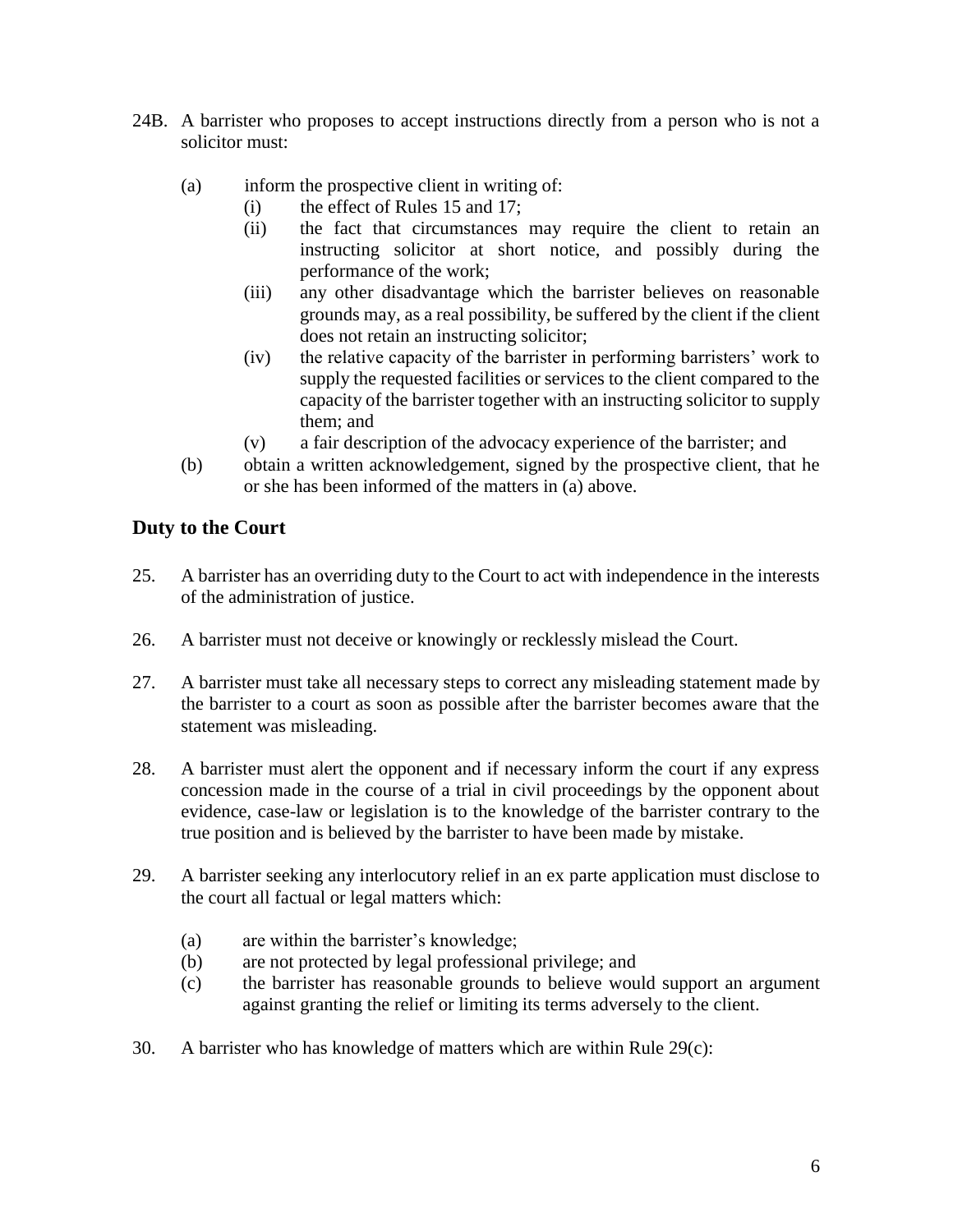- (a) must seek instructions for the waiver of legal professional privilege if the matters are protected by that privilege so as to permit the barrister to disclose those matters under Rule [29;](#page-7-2) and
- (b) if the client does not waive the privilege as sought by the barrister:
	- (i) must inform the client of the client's responsibility to authorise such disclosure and the possible consequence of not doing so; and
	- (ii) must refuse to appear on the application.
- <span id="page-8-0"></span>31. A barrister must, at the appropriate time in the hearing of the case if the court has not yet been informed of that matter, inform the court of:
	- (a) any binding authority;
	- (b) where there is no binding authority any authority decided by an Australian appellate court; and
	- (c) any applicable legislation;

known to the barrister and which the barrister has reasonable grounds to believe to be directly in point, against the client's case.

- 32. A barrister need not inform the court of matters within Rule [31](#page-8-0) at a time when the opponent tells the court that the opponent's whole case will be withdrawn or the opponent will consent to final judgment in favour of the client, unless the appropriate time for the barrister to have informed the court of such matters in the ordinary course has already arrived or passed.
- 33. A barrister who becomes aware of a matter within Rule [31](#page-8-0) after judgment or decision has been reserved and while it remains pending, whether the authority or legislation came into existence before or after argument, must inform the court of that matter by:
	- (a) a letter to the court, copied to the opponent, and limited to the relevant reference unless the opponent has consented beforehand to further material in the letter; or
	- (b) requesting the court to relist the case for further argument on a convenient date, after first notifying the opponent of the intended request and consulting the opponent as to the convenient date for further argument.
- 34. A barrister need not inform the court of any matter otherwise within Rule [31](#page-8-0) which would have rendered admissible any evidence tendered by the prosecution which the court has ruled inadmissible without calling on the defence.
- 35. A barrister who knows or suspects that the prosecution is unaware of the client's previous conviction must not ask a prosecution witness whether there are previous convictions, in the hope of a negative answer.
- 36. A barrister must inform the court of a misapprehension by the court as to the effect of an order which the court is making, as soon as the barrister becomes aware of the misapprehension.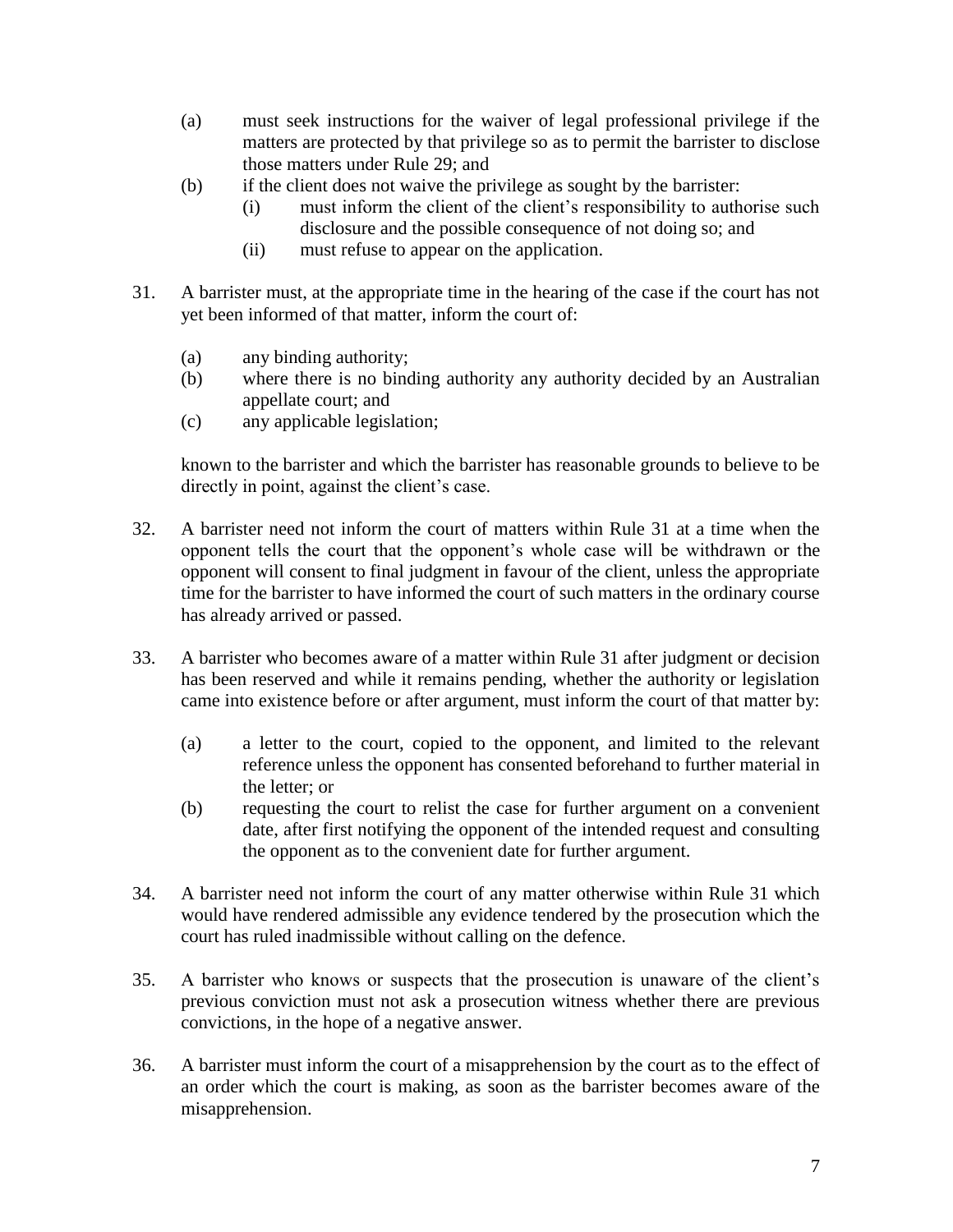## <span id="page-9-0"></span>**Duty to client**

- 37. A barrister must promote and protect fearlessly and by all proper and lawful means the client's best interests to the best of the barrister's skill and diligence, and do so without regard to his or her own interest or to any consequences to the barrister or to any other person.
- 38. A barrister must inform the client or the instructing solicitor about the alternatives to fully contested adjudication of the case which are reasonably available to the client, unless the barrister believes on reasonable grounds that the client already has such an understanding of those alternatives as to permit the client to make decisions about the client's best interests in relation to the litigation.
- 39. A barrister must seek to assist the client to understand the issues in the case and the client's possible rights and obligations, sufficiently to permit the client to give proper instructions, including instructions in connection with any compromise of the case.
- 40. A barrister must (unless circumstances warrant otherwise in the barrister's considered opinion) advise a client who is charged with a criminal offence about any law, procedure or practice which in substance holds out the prospect of some advantage (including diminution of penalty), if the client pleads guilty or authorises other steps towards reducing the issues, time, cost or distress involved in the proceedings.

#### <span id="page-9-1"></span>**Independence**

- 41. A barrister must not act as the mere mouthpiece of the client or of the instructing solicitor and must exercise the forensic judgments called for during the case independently, after the appropriate consideration of the client's and the instructing solicitor's wishes where practicable.
- 42. A barrister will not have breached the barrister's duty to the client, and will not have failed to give appropriate consideration to the client's or the instructing solicitor's wishes, simply by choosing, contrary to those wishes, to exercise the forensic judgments called for during the case so as to:
	- (a) confine any hearing to those issues which the barrister believes to be the real issues;
	- (b) present the client's case as quickly and simply as may be consistent with its robust advancement; or
	- (c) inform the court of any persuasive authority against the client's case.
- 43. A barrister must not make submissions or express views to a court on any material evidence or issue in the case in terms which convey or appear to convey the barrister's personal opinion on the merits of that evidence or issue.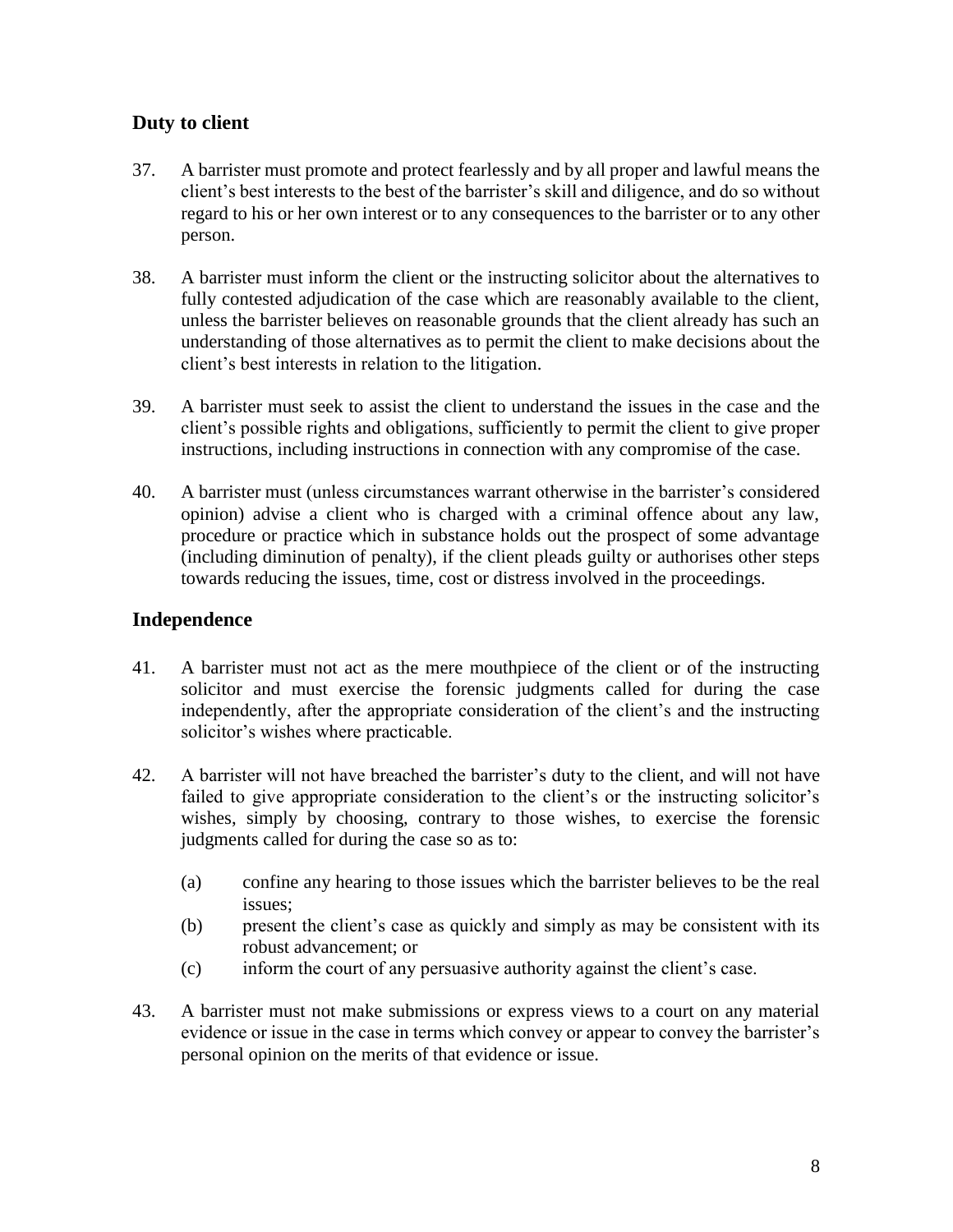- 44. A barrister must not in the presence of any of the parties or solicitors deal with a court on terms of informal personal familiarity which may reasonably give the appearance that the barrister has special favour with the court.
- 45. A barrister may not give a commission or gift to any person by reason of or in connection with the introduction of professional work by that person to the barrister.
- 46. A barrister must not in any dealings with a client exercise any undue influence intended to dispose the client to benefit the barrister in excess of the barrister's fair remuneration for the legal services provided to the client.
- 47. A barrister must not receive any money or property by way of loan from any client, the relative of a client or a business entity of which a client is a director, partner or manager, during the course of a retainer with that client unless the ordinary business of the client, client's relative or the business entity includes lending money.

#### <span id="page-10-0"></span>**Duty to opponent**

- 48. A barrister must not knowingly make a false statement to an opponent in relation to the case (including its compromise).
- 49. A barrister must take all necessary steps to correct any false statement in relation to the case made by the barrister to an opponent as soon as possible after the barrister becomes aware that the statement was false.
- 50. A barrister will not have made a false statement to an opponent simply by failing to correct an error on any matter stated to the barrister by the opponent.
- 51. A barrister must not deal directly with a party other than his or her client who is legally represented unless:
	- (a) the substance of the dealing is solely to enquire whether the person is represented and, if so, by whom;
	- (b) the legal practitioner representing the party has previously consented; or
	- (c) the barrister believes on reasonable grounds that
		- (i) the circumstances are so urgent as to require the barrister to do so; and
		- (ii) the dealing would not be unfair to the party.
- 52. A barrister must not confer with or deal directly with any party who is unrepresented unless the party has signified willingness to that course.
- <span id="page-10-1"></span>53. A barrister must not, outside an ex parte application or a hearing of which an opponent has had proper notice, communicate in the opponent's absence with the court concerning any matter of substance in connection with current proceedings unless: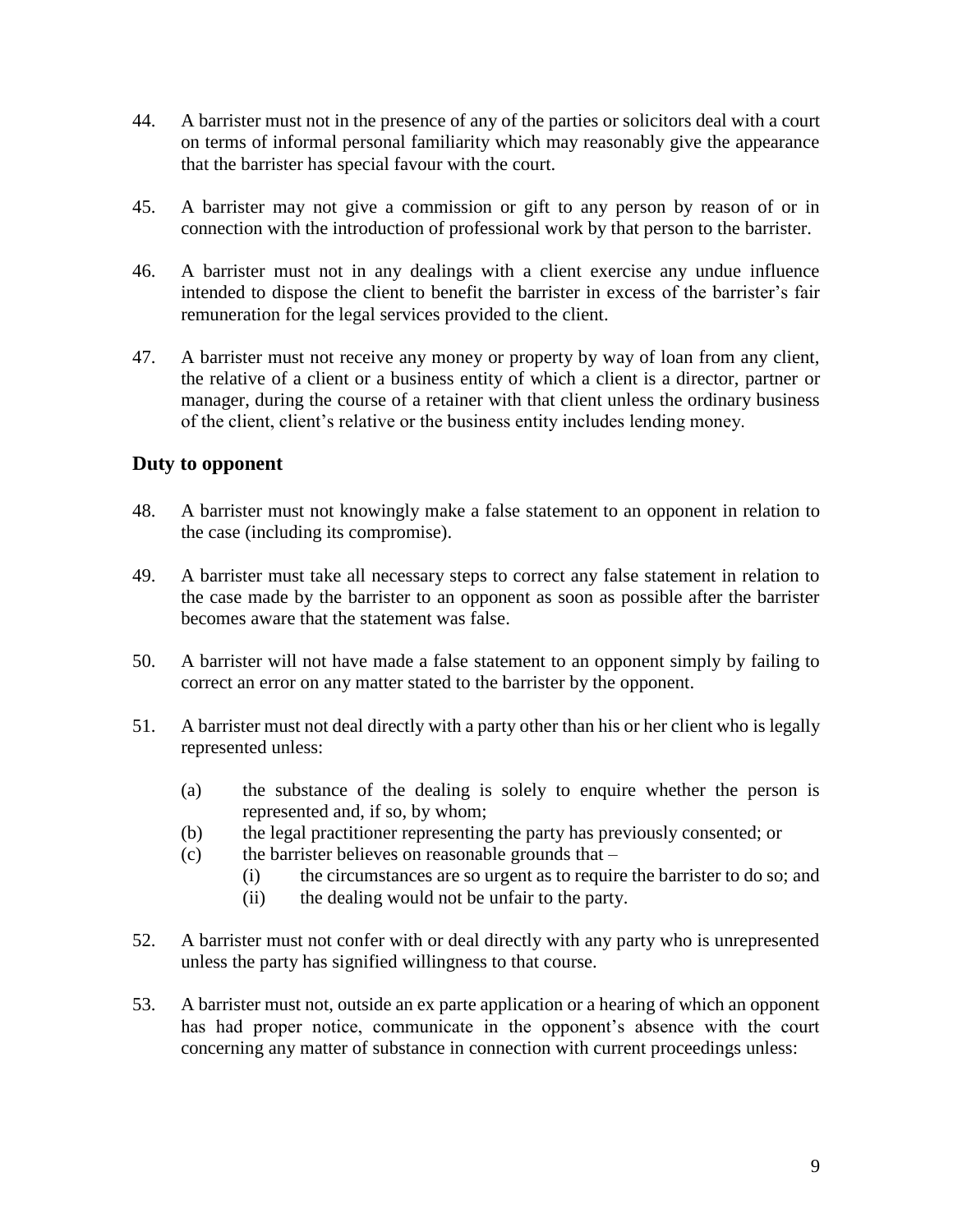- (a) the court has first communicated with the barrister in such a way as to require the barrister to respond to the court; or
- <span id="page-11-2"></span>(b) the opponent has consented beforehand to the barrister dealing with the court in a specific manner notified to the opponent by the barrister.
- 54. A barrister must promptly tell an opponent what passes between the barrister and a court in a communication referred to in Rule [53.](#page-10-1)
- 55. A barrister must not raise any matter with a court in connection with current proceedings on any occasion to which an opponent has consented under Rule [53\(b\),](#page-11-2) other than the matters specifically notified by the barrister to the opponent when seeking the consent of the opponent.

## <span id="page-11-0"></span>**Efficient administration of justice**

- 56. A barrister:
	- (a) must seek to ensure that the barrister does work which the barrister is briefed to do in sufficient time to enable compliance with orders, directions, Rules or practice notes of the court; and
	- (b) if the barrister has reasonable grounds to believe that the barrister may not complete any such work on time must promptly inform the instructing solicitor or the client.
- 57. A barrister must seek to ensure that work which the barrister is briefed to do in relation to a case is done so as to:
	- (a) confine the case to identified issues which are genuinely in dispute;
	- (b) have the case ready to be heard as soon as practicable;
	- (c) present the identified issues in dispute clearly and succinctly;
	- (d) limit evidence, including cross-examination, to that which is reasonably necessary to advance and protect the client's interests which are at stake in the case; and
	- (e) occupy as short a time in court as is reasonably necessary to advance and protect the client's interests which are at stake in the case.
- 58. A barrister must take steps to inform the opponent, as soon as possible after the barrister has reasonable grounds to believe that there will be an application on behalf of the client to adjourn any hearing, of that fact and the grounds of the application, and must try, with the opponent's consent, to inform the court of that application promptly.

#### <span id="page-11-1"></span>**Responsible use of court process and privilege**

59. A barrister must take care to ensure that the barrister's advice to invoke the coercive powers of a court: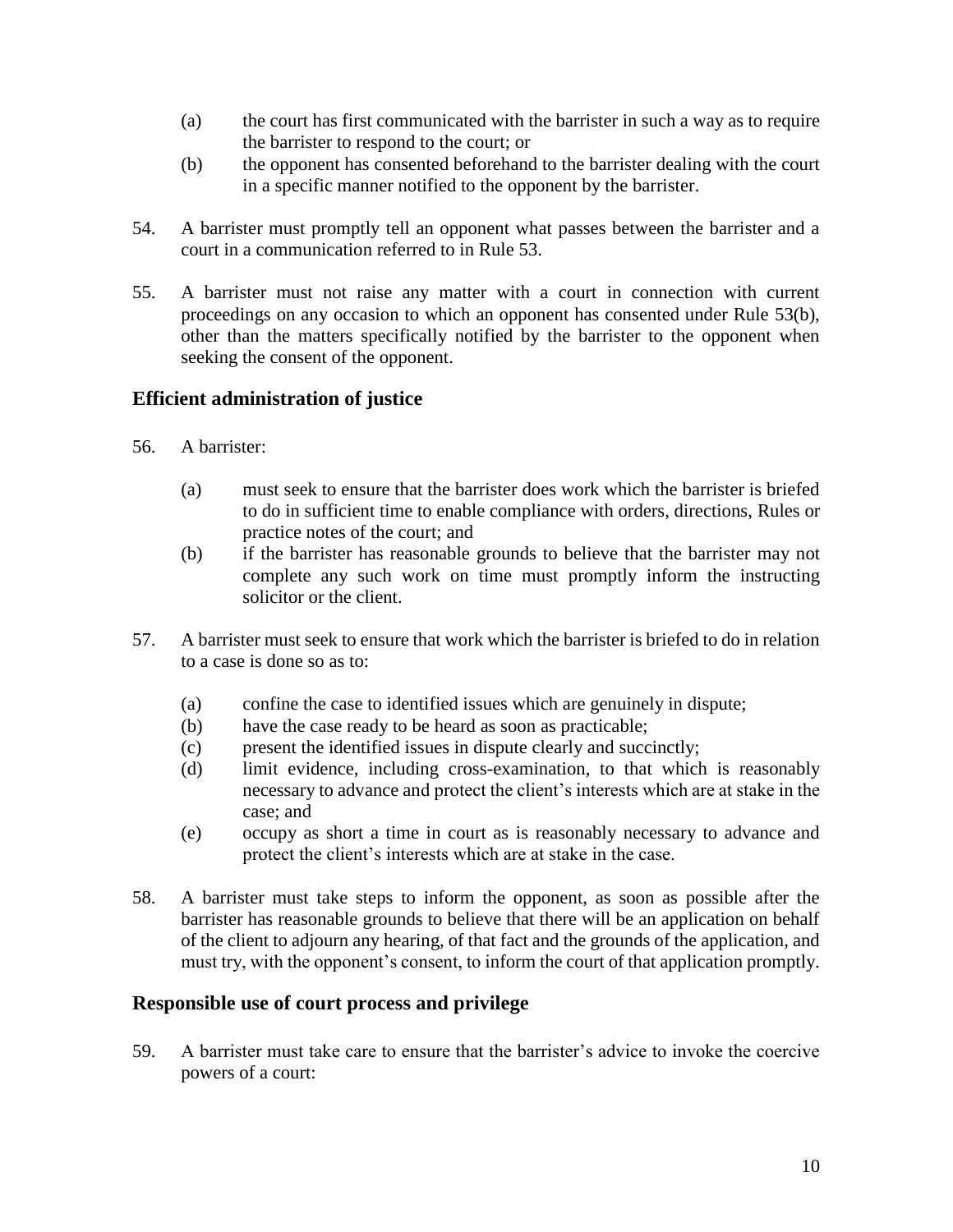- (a) is reasonably justified by the material then available to the barrister;
- (b) is appropriate for the robust advancement of the client's case on its merits;
- (c) is not made principally in order to harass or embarrass a person; and
- (d) is not made principally in order to gain some collateral advantage for the client or the barrister or the instructing solicitor out of court.
- <span id="page-12-0"></span>60. A barrister must take care to ensure that decisions by the barrister to make allegations or suggestions under privilege against any person:
	- (a) are reasonably justified by the material then available to the barrister;
	- (b) are appropriate for the robust advancement of the client's case on its merits; and
	- (c) are not made principally in order to harass or embarrass a person.
- <span id="page-12-1"></span>61. Without limiting the generality of Rule [60,](#page-12-0) in proceedings in which an allegation of sexual assault, indecent assault or the commission of an act of indecency is made and in which the alleged victim gives evidence:
	- (a) a barrister must not ask that witness a question or pursue a line of questioning of that witness which is intended:
		- (i) to mislead or confuse the witness; or
		- (ii) to be unduly annoying, harassing, intimidating, offensive, oppressive, humiliating or repetitive; and
	- (b) a barrister must take into account any particular vulnerability of the witness in the manner and tone of the questions that the barrister asks.
- 62. A barrister will not infringe Rule [61](#page-12-1) merely because:
	- (a) the question or questioning challenges the truthfulness of the witness or the consistency or accuracy of any statements made by the witness, or
	- (b) the question or questioning requires the witness to give evidence that the witness could consider to be offensive, distasteful or private.
- <span id="page-12-2"></span>63. A barrister must not allege any matter of fact in:
	- (a) any court document settled by the barrister;
	- (b) any submission during any hearing;
	- (c) the course of an opening address; or
	- (d) the course of a closing address or submission on the evidence;

unless the barrister believes on reasonable grounds that the factual material already available provides a proper basis to do so.

<span id="page-12-3"></span>64. A barrister must not allege any matter of fact amounting to criminality, fraud or other serious misconduct against any person unless the barrister believes on reasonable grounds that: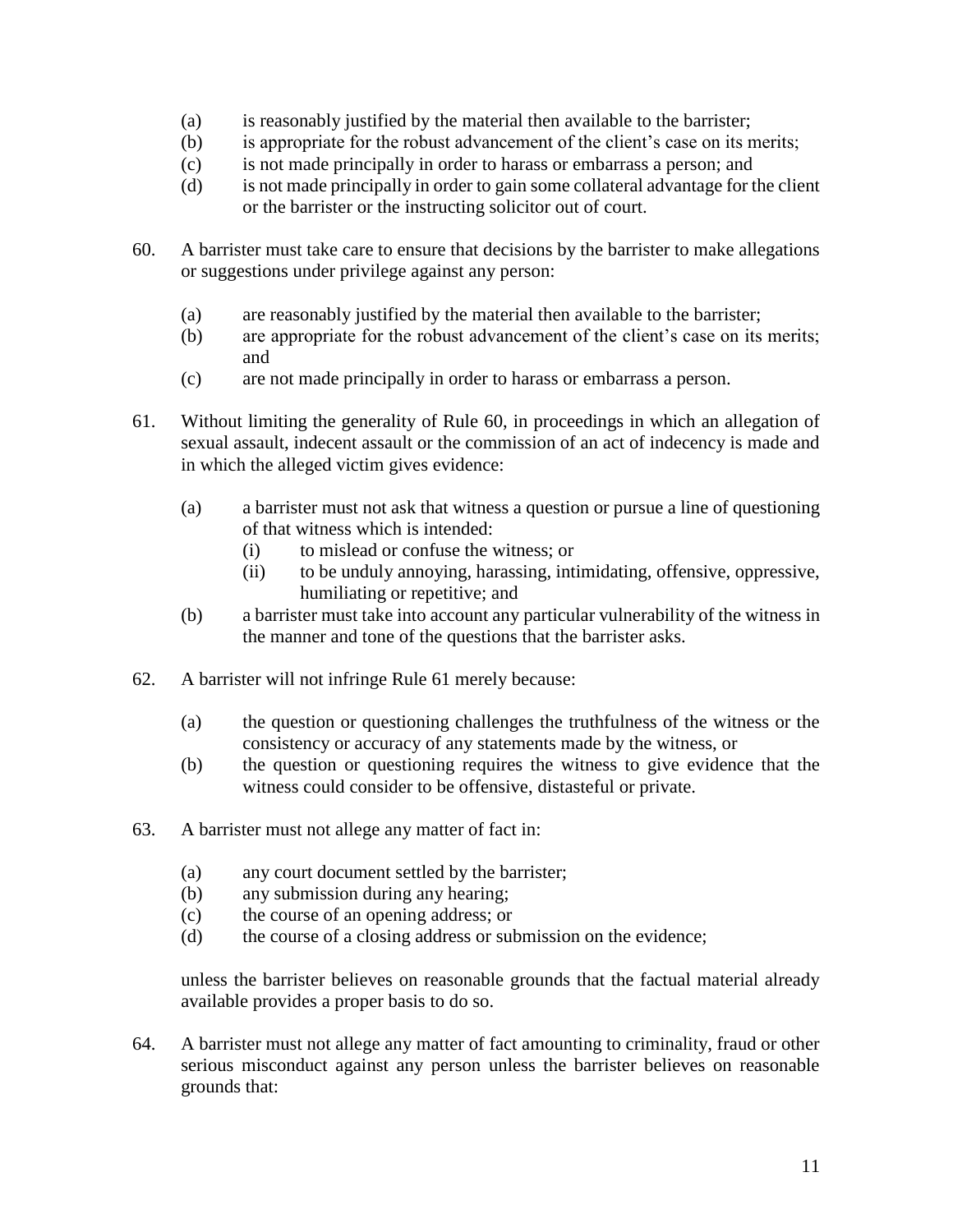- (a) available material by which the allegation could be supported provides a proper basis for it; and
- (b) the client wishes the allegation to be made, after having been advised of the seriousness of the allegation and of the possible consequences for the client and the case if it is not made out.
- 65. A barrister may regard the opinion of the instructing solicitor that material which is available to the solicitor is credible, being material which appears to the barrister from its nature to support an allegation to which Rules [63](#page-12-2) and [64](#page-12-3) apply, as a reasonable ground for holding the belief required by those Rules (except in the case of a closing address or submission on the evidence).
- 66. A barrister must not make a suggestion in cross-examination on credit unless the barrister believes on reasonable grounds that acceptance of the suggestion would diminish the credibility of the evidence of the witness.
- 67. A barrister who has instructions which justify submissions for the client in mitigation of the client's criminality which involve allegations of serious misconduct against any other person not able to answer the allegations in the case must seek to avoid disclosing the other person's identity directly or indirectly unless the barrister believes on reasonable grounds that such disclosure is necessary for the proper conduct of the client's case.

## <span id="page-13-0"></span>**Integrity of evidence**

- <span id="page-13-1"></span>68. A barrister must not:
	- (a) advise or suggest to a witness that false or misleading evidence should be given nor condone another person doing so; or
	- (b) coach a witness by advising what answers the witness should give to questions which might be asked.
- 69. A barrister will not have breached Rule [68](#page-13-1) by expressing a general admonition to tell the truth, or by questioning and testing in conference the version of evidence to be given by a prospective witness, including drawing the witness's attention to inconsistencies or other difficulties with the evidence, but must not encourage the witness to give evidence different from the evidence which the witness believes to be true.
- <span id="page-13-2"></span>70. A barrister must not confer with, or condone another legal practitioner conferring with, more than one lay witness including a party or client at the same time:
	- (a) about any issue which there are reasonable grounds for the barrister to believe may be contentious at a hearing, and
	- (b) where such conferral could affect evidence to be given by any of those witnesses,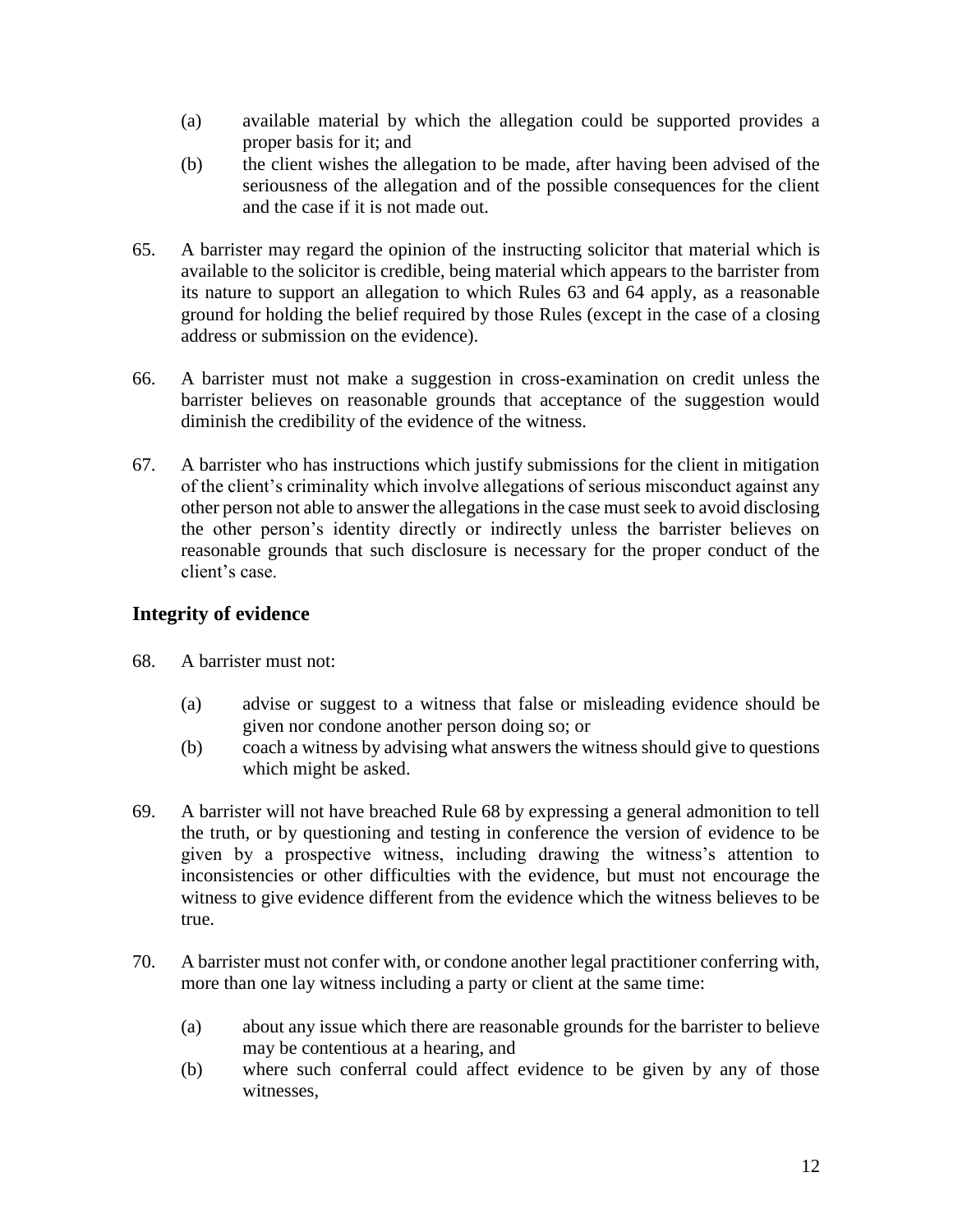unless the barrister believes on reasonable grounds that special circumstances require such a conference.

- 71. A barrister will not have breached Rule [70](#page-13-2) by conferring with, or condoning another legal practitioner conferring with, more than one client about undertakings to a court, admissions or concessions of fact, amendments of pleadings or compromise.
- 72. A barrister must not confer with any witness including a party or client called by the barrister on any matter related to the proceedings while that witness remains under cross-examination, unless:
	- (a) the cross-examiner has consented beforehand to the barrister doing so; or
	- (b) the barrister
		- (i) believes on reasonable grounds that special circumstances (including the need for instructions on a proposed compromise) require such a conference;
		- (ii) has, if possible, informed the cross-examiner beforehand of the barrister's intention to do so; and
		- (iii) otherwise does inform the cross-examiner as soon as possible of the barrister having done so.
- <span id="page-14-1"></span>73. A barrister must not take any step to prevent or discourage prospective witnesses from conferring with an opponent or being interviewed by or on behalf of any other person involved in the proceedings.
- 74. A barrister will not have breached Rule [73](#page-14-1) simply by telling a prospective witness or a witness that he or she need not agree to confer or to be interviewed or by advising about relevant obligations of confidentiality.

## <span id="page-14-0"></span>**Media Comment**

- <span id="page-14-2"></span>75. A barrister must not publish or take any step towards the publication of any material concerning any current proceeding in which the barrister is appearing, has appeared, or any potential proceeding in which the barrister is likely to appear which publication-
	- (a) is known to the barrister to be inaccurate;
	- (b) discloses, save with the permission of those persons to whom the relevant duty of confidence is owed, any confidential information;
	- (c) appears to or does express the opinion of the barrister on the merits of a current or potential proceeding or on any issue arising in such a proceeding, other than in the course of genuine educational or academic discussion on matters of law; or
	- (d) constitutes conduct in breach of Rule 12.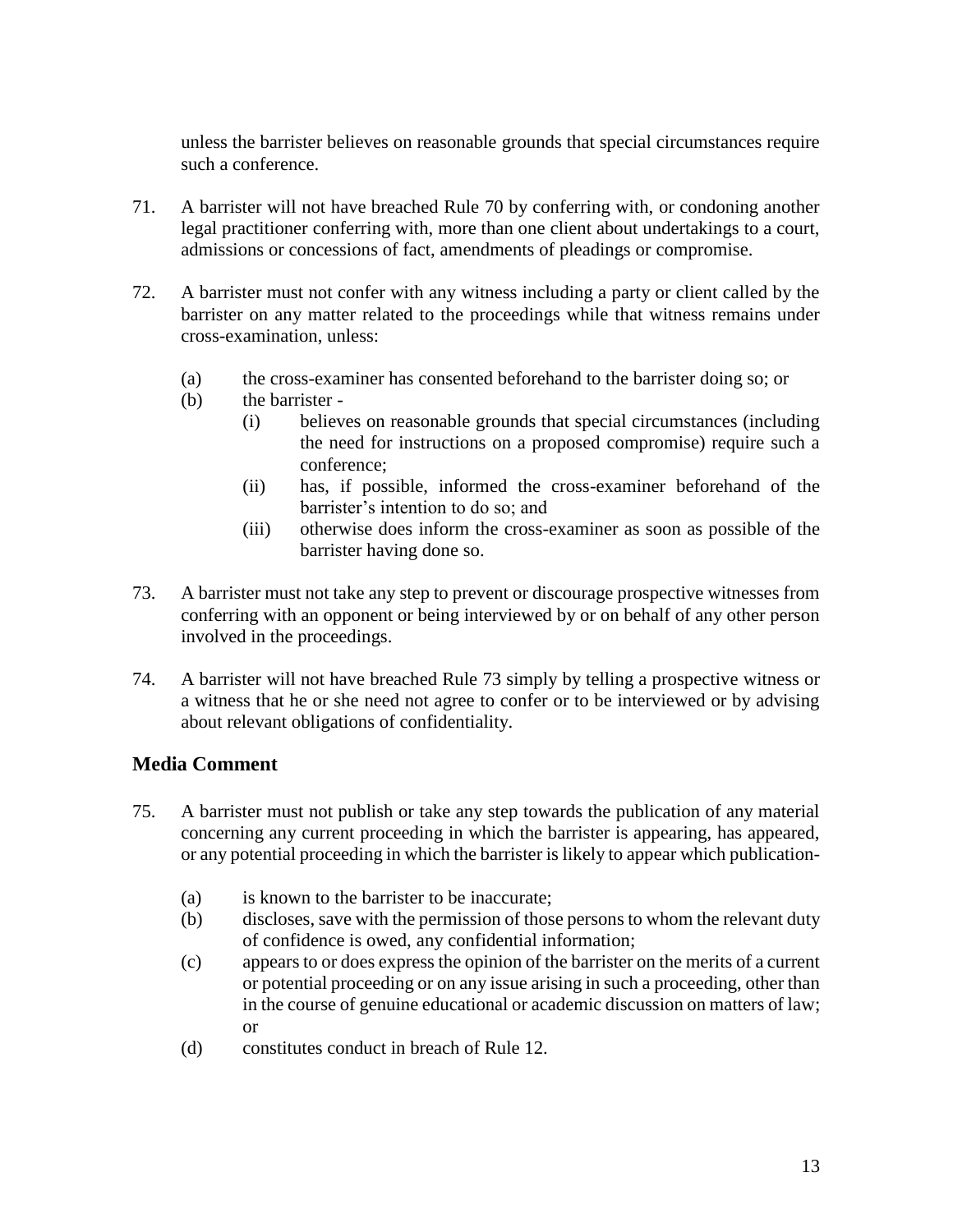- <span id="page-15-1"></span>76. A barrister must not publish or take any step towards the publication of any material concerning any current proceeding in which the barrister is appearing or any potential proceeding in which the barrister is likely to appear, save that:
	- (a) a barrister may supply answers to unsolicited questions concerning a current proceeding provided that the answers are limited to information as to the identity of the parties or of any witness already called, the nature of the issues in the case, the nature of the orders made or judgment given including any reasons given by the court and the client's intentions as to any further steps in the case;
	- (b) a barrister may, where it is not contrary to legislation or court practice and at the request of the client or instructing solicitor or in response to unsolicited questions supply for publication –
		- (i) copies of pleadings in their current form which have been filed and served in accordance with the court's requirements;
		- (ii) copies of affidavits or witness statements, which have been read, tendered or verified in open court, clearly marked so as to show any parts which have not been read, tendered or verified or which have been disallowed on objection;
		- (iii) copies of transcript of evidence given in open court, if permitted by copyright and clearly marked so as to show any corrections agreed by the other parties or directed by the court; or
		- (iv) copies of exhibits admitted in open court and without restriction on access.
- 77. A barrister:
	- (a) may if requested advise a client about dealings with the media but not in a manner which is calculated to interfere with the proper administration of justice, and
	- (b) will not have breached Rule [75](#page-14-2) or Rule [76](#page-15-1) simply by advising the client about whom there has been published a report relating to the case, and who has sought the barrister's advice in relation to that report, that the client may take appropriate steps to present the client's own position for publication.

## <span id="page-15-0"></span>**Delinquent or guilty clients**

- <span id="page-15-2"></span>78. A barrister who, as a result of information provided by the client or a witness called on behalf of the client, learns during a hearing or after judgment or decision is reserved and while it remains pending, that the client or a witness called on behalf of the client:
	- (a) has lied in a material particular to the court or has procured another person to lie to the court; or
	- (b) has falsified or procured another person to falsify in any way a document which has been tendered; or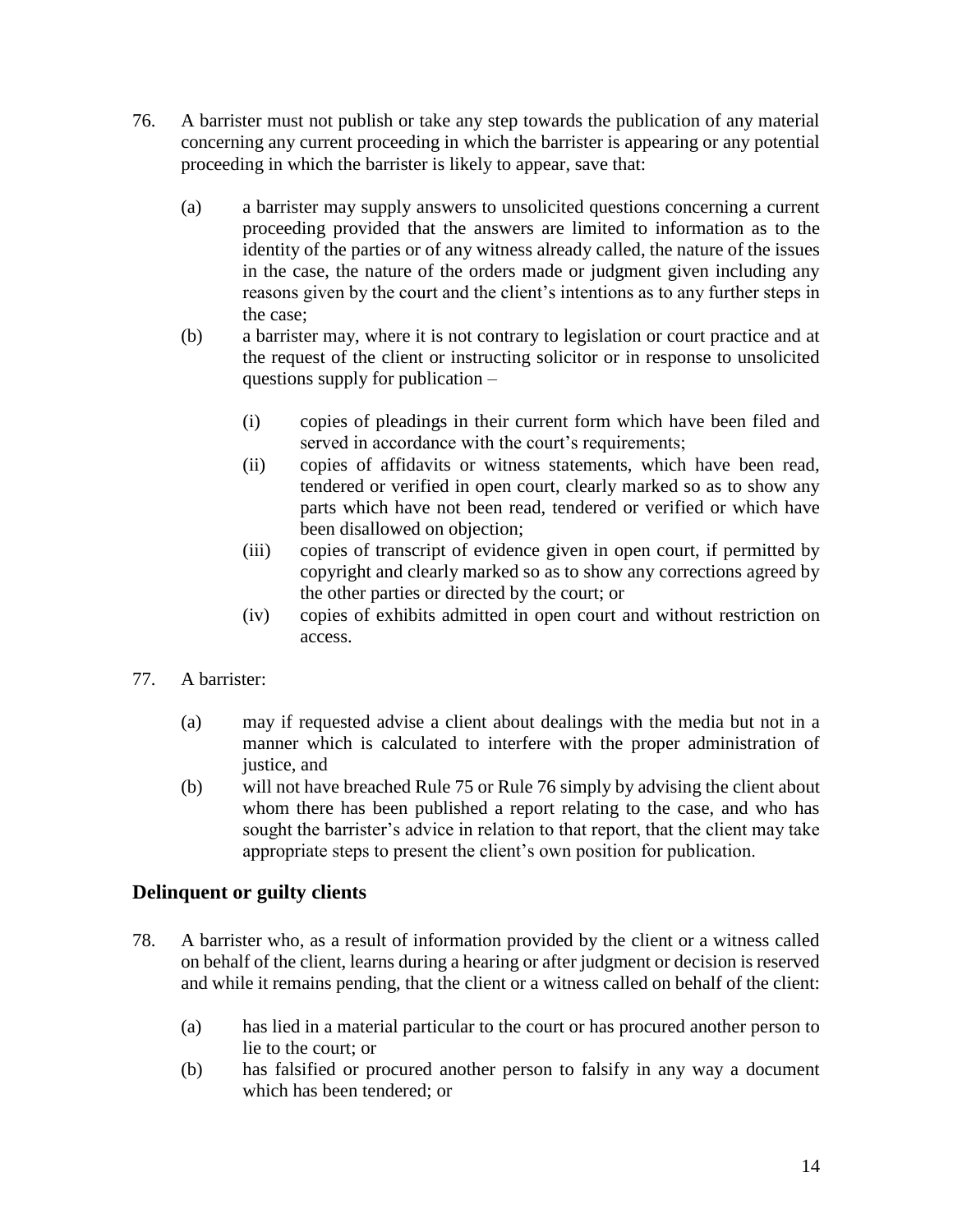(c) has suppressed or procured another person to suppress material evidence upon a topic where there was a positive duty to make disclosure to the court;

must refuse to take any further part in the case unless the client authorises the barrister to inform the court of the lie, falsification or suppression and must promptly inform the court of the lie, falsification or suppression upon the client authorising the barrister to do so but otherwise may not inform the court of the lie, falsification or suppression.

- <span id="page-16-3"></span><span id="page-16-1"></span>79. A barrister briefed to appear in criminal proceedings whose client confesses guilt to the barrister but maintains a plea of not guilty:
	- (a) should, subject to the client accepting the constraints set out in sub-rules [\(b\)](#page-16-1) to [\(h\)](#page-16-2) but not otherwise, continue to act in the client's defence;
	- (b) must not falsely suggest that some other person committed the offence charged;
	- (c) must not set up an affirmative case inconsistent with the confession;
	- (d) must ensure that the prosecution is put to proof of its case;
	- (e) may argue that the evidence as a whole does not prove that the client is guilty of the offence charged;
	- (f) may argue that for some reason of law the client is not guilty of the offence charged;
	- (g) may argue that for any other reason not prohibited by [\(b\)](#page-16-1) or [\(c\)](#page-16-3) the client should not be convicted of the offence charged; and
	- (h) must not continue to act if the client insists on giving evidence denying guilt or requires the making of a statement asserting the client's innocence.
- <span id="page-16-4"></span><span id="page-16-2"></span>80. A barrister whose client informs the barrister that the client intends to disobey a court's order must:
	- (a) advise the client against that course and warn the client of its dangers;
	- (b) not advise the client how to carry out or conceal that course; but
	- (c) not inform the court or the opponent of the client's intention unless
		- (i) the client has authorised the barrister to do so beforehand; or
		- (ii) the barrister believes on reasonable grounds that the client's conduct constitutes a threat to any person's safety.
- <span id="page-16-0"></span>81. A barrister whose client threatens the safety of any person may, notwithstanding Rule [108,](#page-23-1) if the barrister believes on reasonable grounds that there is a risk to any person's safety, advise the police or other appropriate authorities.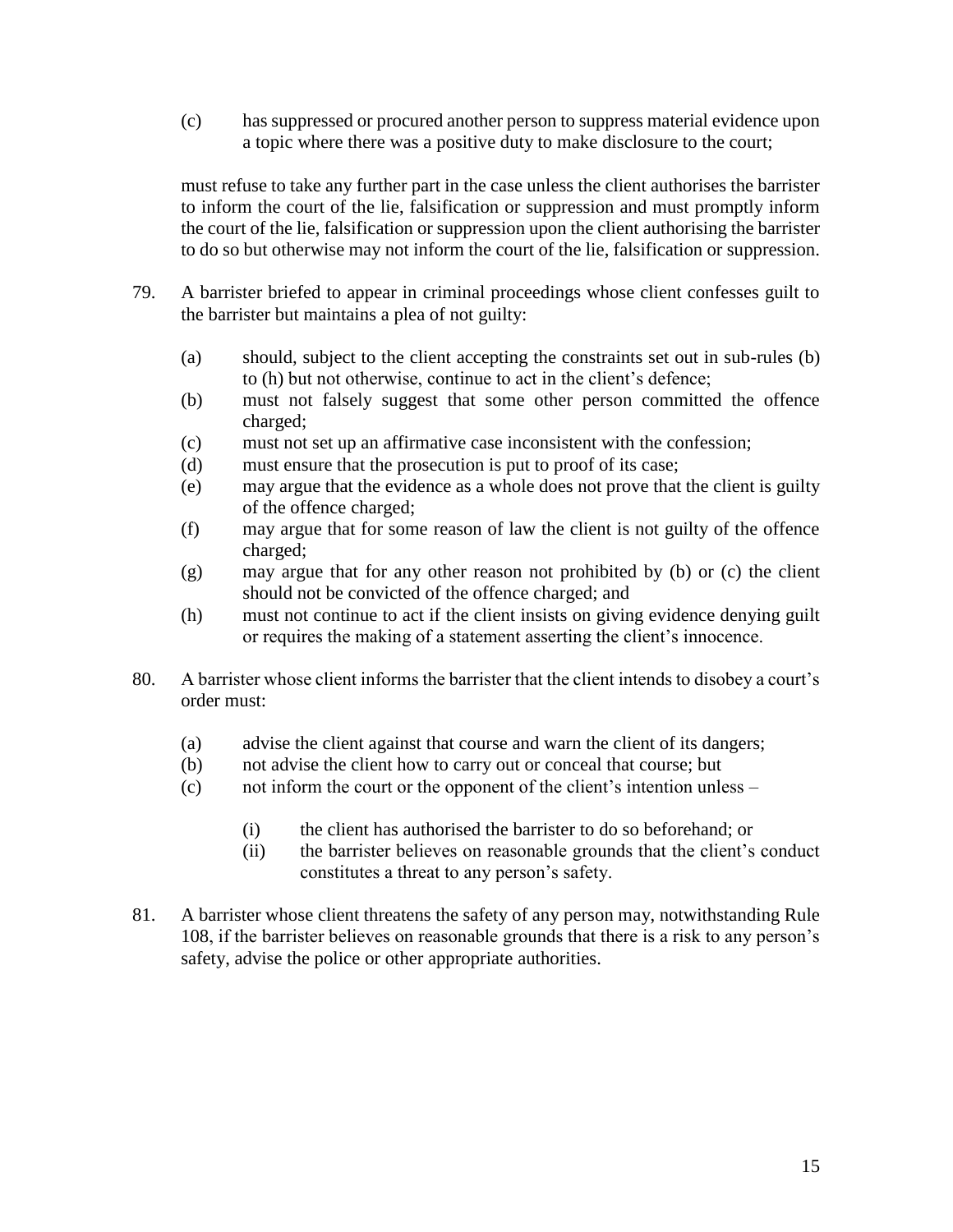## **Prosecutor's duties**

- <span id="page-17-2"></span>82. A prosecutor must fairly assist the court to arrive at the truth, must seek impartially to have the whole of the relevant evidence placed intelligibly before the court, and must seek to assist the court with adequate submissions of law to enable the law properly to be applied to the facts.
- 83. A prosecutor must not press the prosecution's case for a conviction beyond a full and firm presentation of that case.
- <span id="page-17-3"></span>84. A prosecutor must not, by language or other conduct, seek to inflame or bias the court against the accused.
- <span id="page-17-4"></span>85. A prosecutor must not argue any proposition of fact or law which the prosecutor does not believe on reasonable grounds to be capable of contributing to a finding of guilt and also to carry weight.
- <span id="page-17-0"></span>86. A prosecutor must disclose to the opponent as soon as practicable all material (including the names of and means of finding prospective witnesses in connection with such material) available to the prosecutor or of which the prosecutor becomes aware which could constitute evidence relevant to the guilt or innocence of the accused other than material subject to statutory immunity, unless the prosecutor believes on reasonable grounds that such disclosure, or full disclosure, would seriously threaten the integrity of the administration of justice in those proceedings or the safety of any person.
- 87. A prosecutor who has decided not to disclose material to the opponent under Rule [86](#page-17-0) must consider whether:
	- (a) the charge against the accused to which such material is relevant should be withdrawn; and
	- (b) the accused should be faced only with a lesser charge to which such material would not be so relevant.
- <span id="page-17-1"></span>88. A prosecutor must call as part of the prosecution's case all witnesses:
	- (a) whose testimony is admissible and necessary for the presentation of all of the relevant circumstances; or
	- (b) whose testimony provides reasonable grounds for the prosecutor to believe that it could provide admissible evidence relevant to any matter in issue;
	- (c) unless:
		- (i) the opponent consents to the prosecutor not calling a particular witness;
		- (ii) the only matter with respect to which the particular witness can give admissible evidence has been dealt with by an admission on behalf of the accused;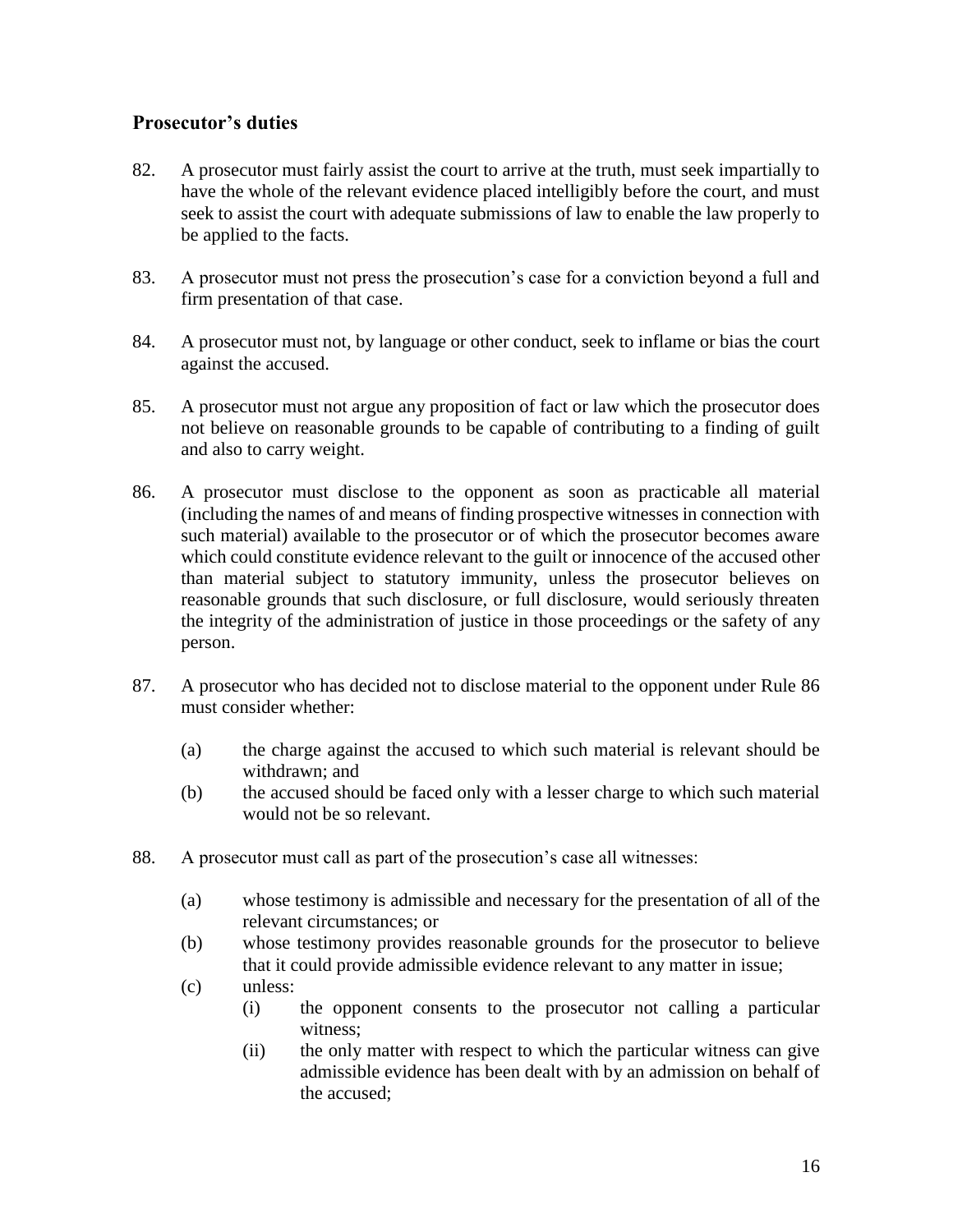- <span id="page-18-0"></span>(iii) the only matter with respect to which the particular witness can give admissible evidence goes to establishing a particular point already adequately established by another witness or other witnesses; or
- (iv) the prosecutor believes on reasonable grounds that the testimony of a particular witness is plainly untruthful or is plainly unreliable;

<span id="page-18-1"></span>provided that the prosecutor must inform the opponent as soon as practicable of the identity of any witness whom the prosecutor intends not to call on any ground within [\(ii\),](#page-17-1) [\(iii\)](#page-18-0) or [\(iv\)](#page-18-1) together with the grounds on which the prosecutor has reached that decision.

- 89. A prosecutor who has reasonable grounds to believe that certain material available to the prosecution may have been unlawfully obtained must promptly:
	- (a) inform the opponent if the prosecutor intends to use the material; and
	- (b) make available to the opponent a copy of the material if it is in documentary form.
- 90. A prosecutor must not confer with or interview any accused except in the presence of the accused's legal representative.
- <span id="page-18-2"></span>91. A prosecutor must not inform the court or opponent that the prosecution has evidence supporting an aspect of its case unless the prosecutor believes on reasonable grounds that such evidence will be available from material already available to the prosecutor.
- 92. A prosecutor who has informed the court of matters within Rule [91,](#page-18-2) and who has later learnt that such evidence will not be available, must immediately inform the opponent of that fact and must inform the court of it when next the case is before the court.
- 93. A prosecutor:
	- (a) must correct any error made by the opponent in address on sentence;
	- (b) must inform the court of any relevant authority or legislation bearing on the appropriate sentence;
	- (c) must assist the court to avoid appealable error on the issue of sentence;
	- (d) may submit that a custodial or non-custodial sentence is appropriate; and
	- (e) may inform the court of an appropriate range of severity of penalty, including a period of imprisonment, by reference to relevant decisions.
- 94. A barrister who appears as counsel assisting an inquisitorial body such as the Crime and Misconduct Commission, the Australian Crime Commission, the Australian Securities and Investments Commission, the ACCC, a Royal Commission or other statutory tribunal or body having investigative powers must act in accordance with Rules [82,](#page-17-2) [84](#page-17-3) and [85](#page-17-4) as if the body is a court referred to in those Rules and any person whose conduct is in question before the body is an accused referred to in Rule [84.](#page-17-3)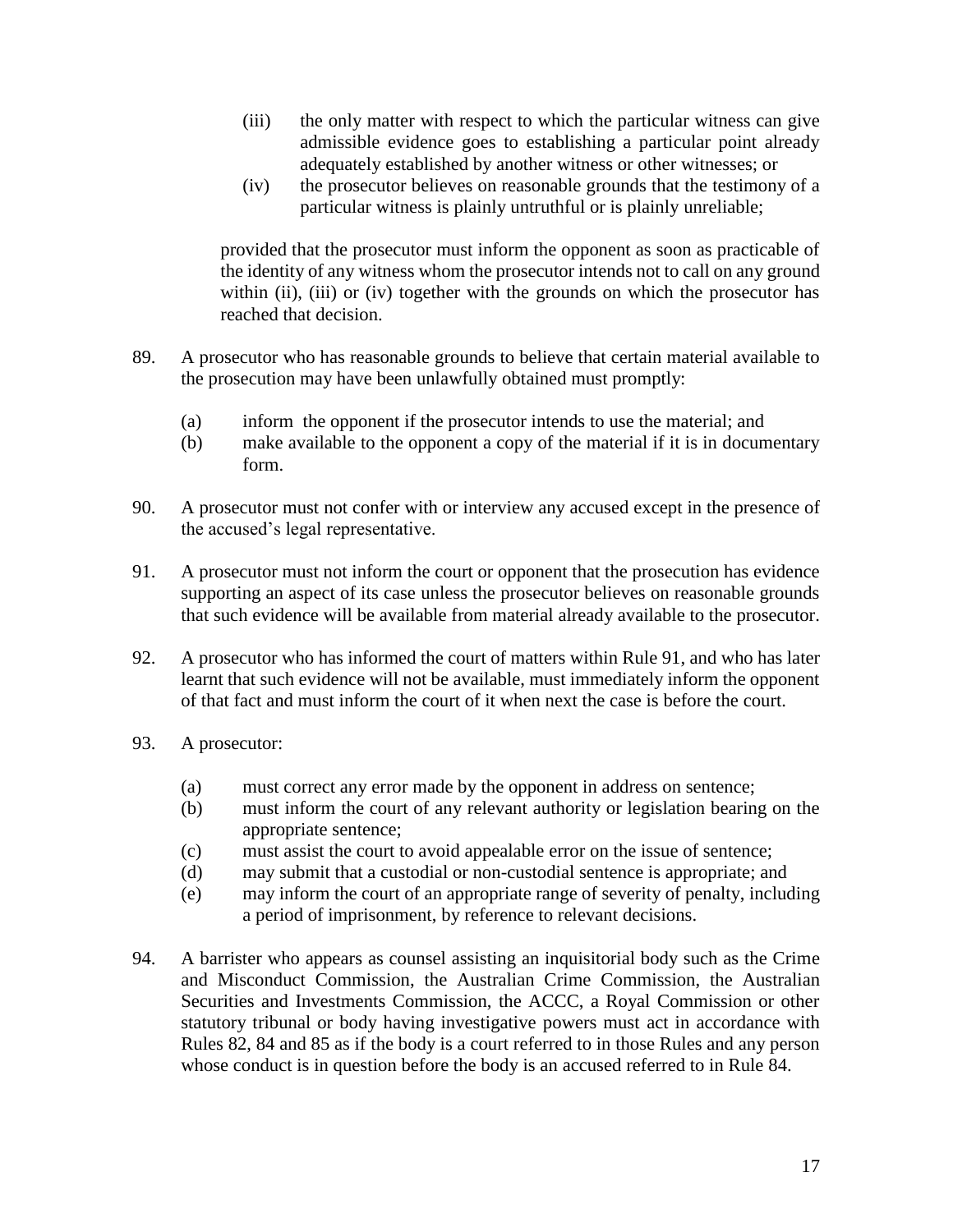#### <span id="page-19-0"></span>**BRIEFS**

#### <span id="page-19-1"></span>**Briefs which must be refused or must be returned**

- <span id="page-19-3"></span><span id="page-19-2"></span>95. A barrister must refuse to accept or retain a brief or instructions to appear before a court if:
	- (a) the barrister has information which is confidential to any other person in the case other than the prospective client, and –
		- (i) the information may, as a real possibility, be material to the prospective client's case; and
		- (ii) the person entitled to the confidentiality has not consented to the barrister using the information as the barrister thinks fit in the case;
	- (b) the client's interest in the matter is or would be in conflict with the barrister's own interest or the interest of an associate;
	- (c) the barrister has a general or special retainer which gives, and gives only, a right of first refusal of the barrister's services to another party in the case and the barrister is offered a brief to appear in the case for the other party within the terms of the retainer;
	- (d) the barrister has reasonable grounds to believe that the barrister may, as a real possibility, be a witness in the case;
	- (e) the brief is to appear on an appeal and the barrister was a witness in the case at first instance;
	- (f) the barrister has reasonable grounds to believe that the barrister's own personal or professional conduct may be attacked in the case;
	- (g) the barrister has a material financial or property interest in the outcome of the case, apart from the prospect of a fee;
	- (h) the brief is on the assessment of costs which include a dispute as to the propriety of the fee paid or payable to the barrister, or is for the recovery from a former client of costs in relation to a case in which the barrister appeared for the client;
	- (i) the brief is for a party to an arbitration in connection with the arbitration and the barrister has previously advised or appeared for the arbitrator in connection with the arbitration;
	- (j) the brief is to appear in a contested or ex parte hearing before the barrister's parent, sibling, spouse or child or a member of the barrister's household, or before a bench of which such a person is a member;
	- (k) there are reasonable grounds for the barrister to believe that the failure of the client to retain an instructing solicitor would, as a real possibility, seriously prejudice the barrister's ability to advance and protect the client's interests in accordance with the law including these Rules;
	- (l) the barrister has already advised or drawn pleadings for another party to the matter;
	- (m) the barrister has already discussed in any detail (even on an informal basis) with another party with an adverse interest in the matter the facts out of which the matter arises; or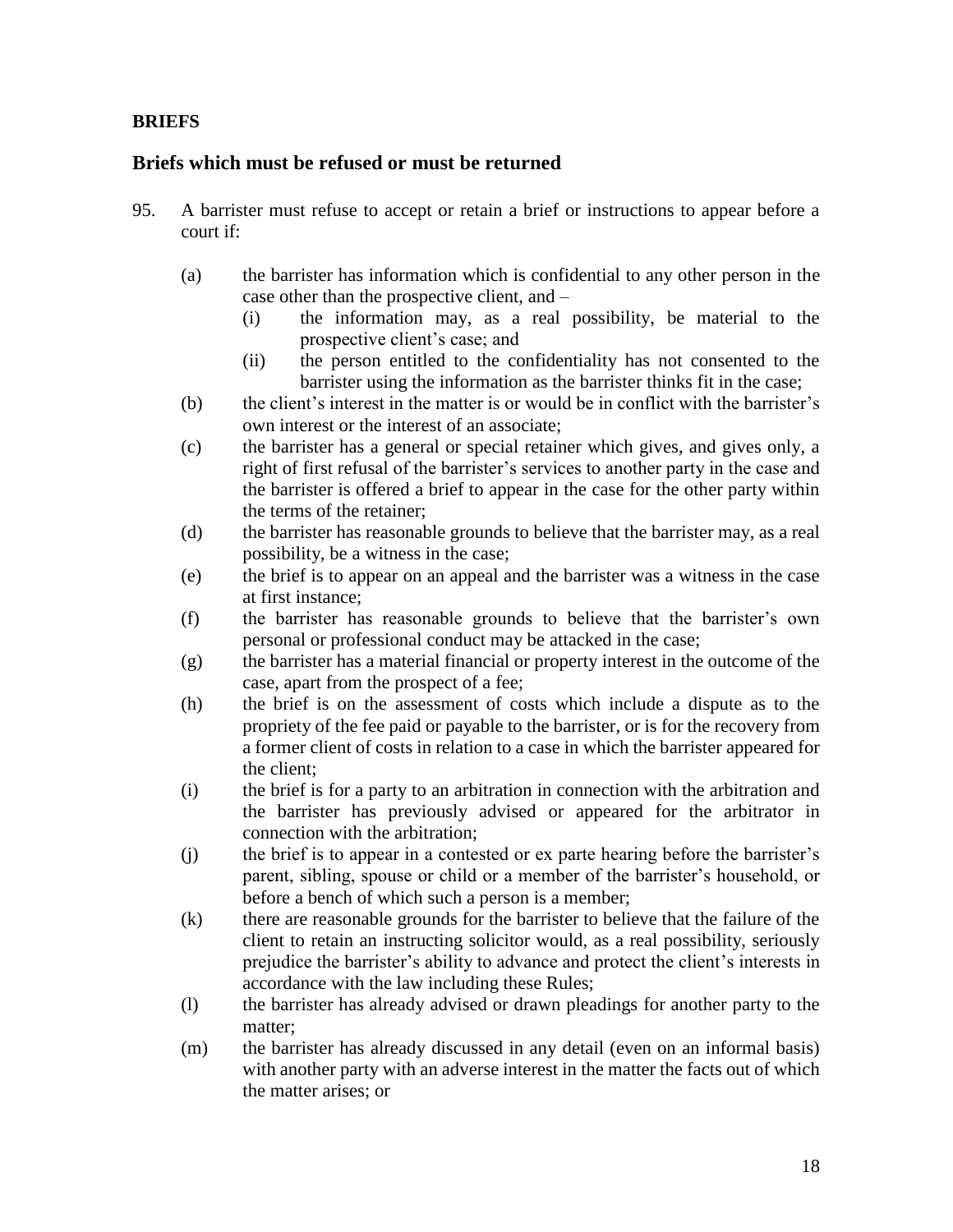- (n) the brief is to appear before a court of which the barrister was formerly a member or judicial registrar, or before a court from which appeals lay to a court of which the barrister was formerly a member (except the Federal Court of Australia in case of appeals from the Supreme Court of any State or Territory), and the appearance would occur within 5 years after the barrister ceased to be a member of the court in question where the barrister ceased to be a judge or judicial registrar after the commencement date of this Rule.
- 96. A barrister need not refuse or return a brief, notwithstanding the application of Rule [95\(f\),](#page-19-3) if:
	- (a) the barrister believes on reasonable grounds that
		- (i) allegations involving the barrister in such a way as to apply one of those Rules have been raised in order to prevent the barrister from accepting the brief, and
		- (ii) those allegations can be met without materially diminishing the barrister's disinterestedness; and
	- (b) the President of the Bar Association, or a delegate of the President who is a Senior Counsel, approves of the barrister accepting the brief after the barrister has informed that person of the circumstances.
- <span id="page-20-1"></span>97. A barrister must refuse a brief to advise if the barrister has information which is confidential to any person with different interests from those of the prospective client if:
	- (a) the information may, as a real possibility, affect the prospective client's interests in the matter on which advice is sought or may be detrimental to the interests of the first person; and
	- (b) the person entitled to the confidentiality has not consented beforehand to the barrister using the information as the barrister thinks fit in giving advice.
- 98. A barrister must not accept a brief to appear on a day when the barrister is already committed to appear or is reasonably likely to be required to appear on another brief if by appearing on one of the briefs the barrister would not in the normal course of events be able to appear on the other brief or briefs.

## <span id="page-20-0"></span>**Briefs which may be refused or returned**

- <span id="page-20-2"></span>99. A barrister may refuse or return a brief to appear before a court:
	- (a) if the brief is not offered by a solicitor;
	- (b) if the barrister considers on reasonable grounds that the time or effort required for the brief threatens to prejudice the barrister's practice or other professional or personal engagements;
	- (c) if the instructing solicitor does not agree to be responsible for the payment of the barrister's fee;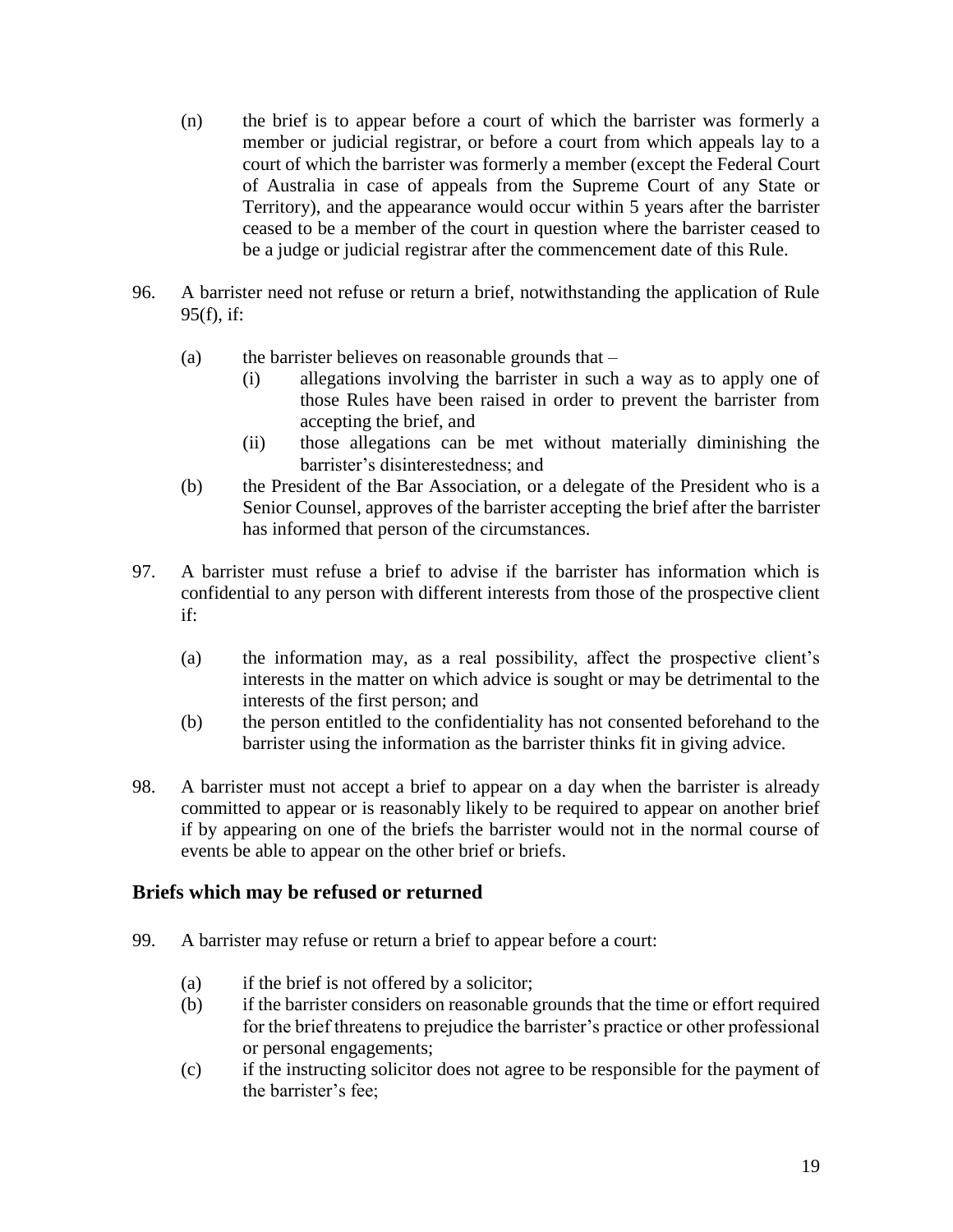- (d) if the barrister has reasonable grounds to doubt that the fee will be paid reasonably promptly or in accordance with the costs agreement;
- (e) if the brief may, as a real possibility, require the barrister to cross-examine or criticise a friend or relation;
- (f) if the solicitor does not comply with a request by the barrister for appropriate attendances by the instructing solicitor, solicitor's clerk or client representative for the purposes of -
	- (i) ensuring that the barrister is provided with adequate instructions to permit the barrister properly to carry out the work or appearance required by the brief;
	- (ii) ensuring that the client adequately understands the barrister's advice;
	- (iii) avoiding any delay in the conduct of any hearing; and
	- (iv) protecting the client or the barrister from any disadvantage or inconvenience which may, as a real possibility, otherwise be caused;
- (g) if the barrister's advice as to the preparation or conduct of the case, not including its compromise, has been rejected or ignored by the instructing solicitor or the client, as the case may be;
- (h) if the prospective client is also the prospective instructing solicitor, or a partner, employer or employee of the prospective instructing solicitor, and has refused the barrister's request to be instructed by a solicitor independent of the prospective client and the prospective client's firm;
- (i) if the barrister, being a Senior Counsel, considers on reasonable grounds that the brief does not require the services of a Senior Counsel;
- (j) if the barrister, being a Senior Counsel, considers on reasonable grounds that the brief also requires the services of a junior counsel and none has been briefed;
- (k) where there is a personal or business relationship between the barrister and the client or another party, a witness, or another legal practitioner representing a party;
- (l) where the brief is to appear before a judge whose relationship with the barrister is such as to make such appearance undesirable;
- (m) in accordance with the terms of a costs agreement which provide for return of a brief; or
- (n) in such other circumstances as may be permitted by the President or a delegate of the President who is a Senior Counsel.
- 100. A barrister may return a brief accepted under a speculative fee agreement if the barrister considers on reasonable grounds that the client has unreasonably rejected a reasonable offer to compromise contrary to the barrister's advice.
- 101. A barrister must not return under Rule [99](#page-20-2) a brief to defend a charge of a serious criminal offence unless:
	- (a) the barrister believes on reasonable grounds that
		- (i) the circumstances are exceptional and compelling; and
		- (ii) there is enough time for another legal practitioner to take over the case properly before the hearing; or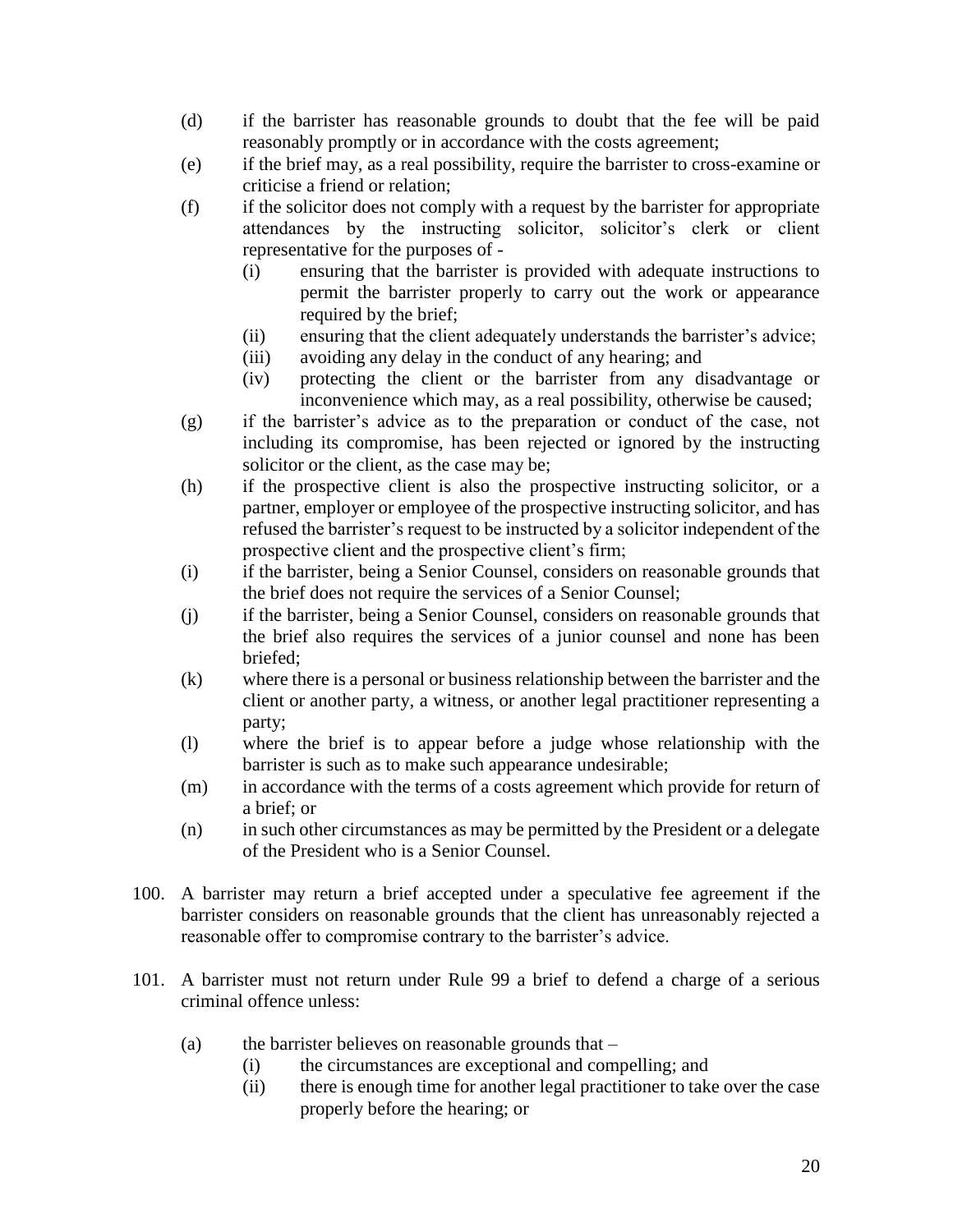- (b) the client has consented after the barrister has clearly informed the client of the circumstances in which the barrister wishes to return the brief and of the terms of this Rule.
- 102. A barrister must not return a brief to appear in order to accept another brief to appear unless the instructing solicitor or the client in the first brief has permitted the barrister to do so beforehand, after the barrister has clearly informed the instructing solicitor or the client of the circumstances in which the barrister wishes to return the brief and of the terms of this Rule and Rule [104.](#page-22-2)
- 103. A barrister must not return a brief to appear on a particular date in order to attend a social occasion unless the instructing solicitor or the client has expressly permitted the barrister to do so.
- <span id="page-22-2"></span>104. A barrister who wishes to return a brief which the barrister is permitted to return must do so in enough time to give another legal practitioner a proper opportunity to take over the case.
- 105. A barrister must promptly inform the instructing solicitor or the client as soon as the barrister has reasonable grounds to believe that there is a real possibility that the barrister will be unable to appear or to do the work required by the brief in the time stipulated by the brief or within a reasonable time if no time has been stipulated.
- <span id="page-22-1"></span>106. A barrister must not hand over a brief to another barrister to conduct the case, or any court appearance within the case, unless the instructing solicitor has consented to that course.

## <span id="page-22-0"></span>**Devilling**

- <span id="page-22-3"></span>107. A barrister will not have breached Rule [16](#page-5-6) by carrying out a specific task of research or chamber work given to the barrister by another barrister, or by giving such a task to another barrister, so long as:
	- (a) the barrister who was briefed to do the chamber work takes full personal responsibility for the work;
	- (b) the work is delivered under the name of the barrister who was briefed;
	- (c) the arrangement between the barristers does not go beyond an ordinary devilling or reading arrangement and in particular does not involve any standing retainer or employment terms; and
	- (d) the arrangement between the barristers does not provide and is not intended to enable the barrister giving the task to make a profit from the other barrister's work, over and above reasonable remuneration for supervision of and responsibility for the other barrister's work.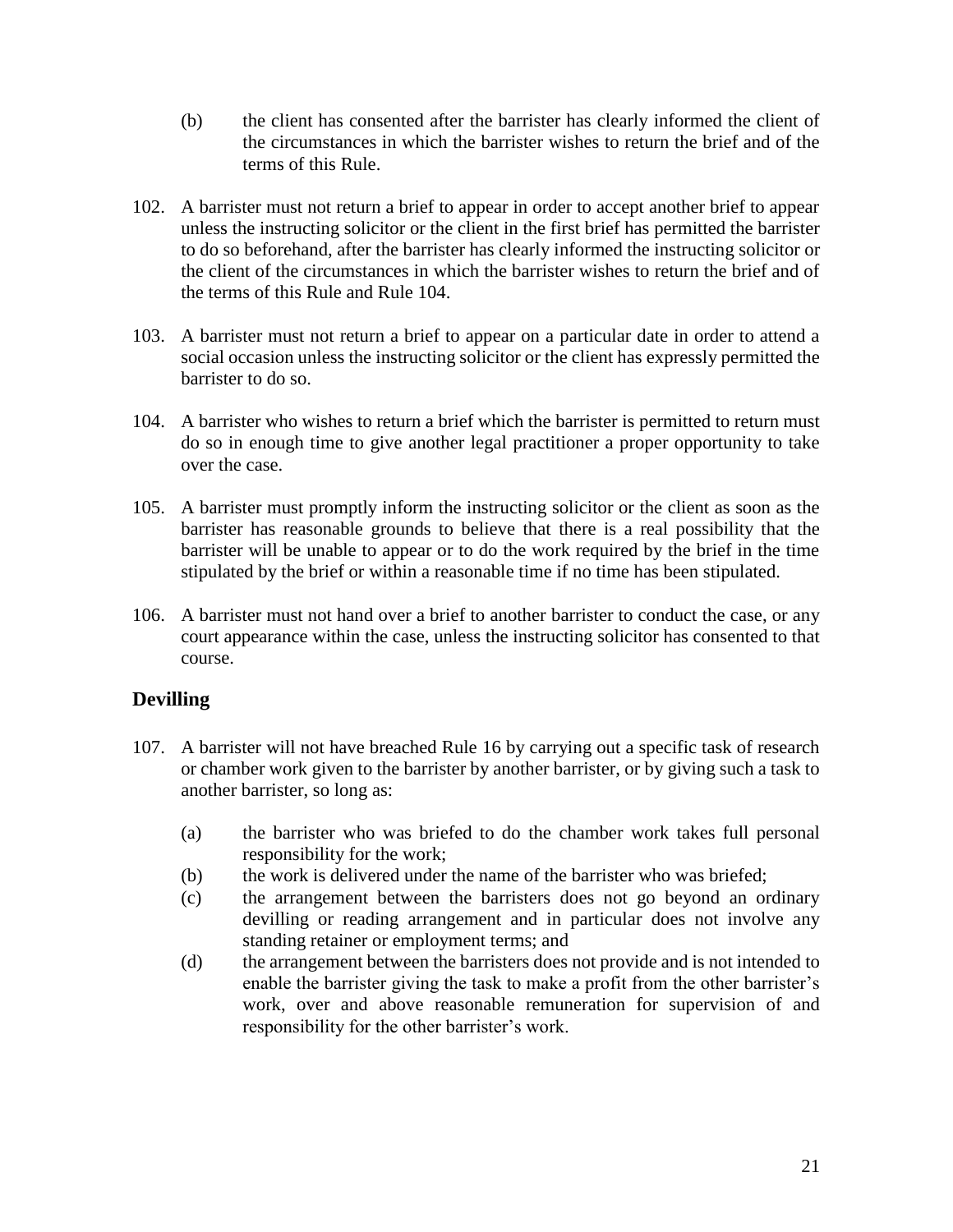#### <span id="page-23-0"></span>**CONFIDENTIALITY & CONFLICTS**

- <span id="page-23-1"></span>108. A barrister must not disclose (except as compelled by law) or use in any way confidential information obtained by the barrister in the course of practice concerning any person to whom the barrister owes some duty or obligation to keep such information confidential unless or until:
	- (a) the information is later obtained by the barrister from another person who is not bound by the confidentiality owed by the barrister to the first person and who does not give the information confidentially to the barrister; or
	- (b) the person has consented to the barrister disclosing or using the information generally or on specific terms; or
	- (c) the barrister discloses the information in a confidential setting, for the sole purpose of obtaining advice in connection with the barrister's legal or ethical obligations.
- <span id="page-23-3"></span><span id="page-23-2"></span>109. A barrister must not disclose (except as compelled by law) or use confidential information under Rule [108\(b\)](#page-23-2) in any way other than as permitted by the specific terms of the person's consent.
- 110. A barrister will not have breached Rules [108](#page-23-1) and [109](#page-23-3) simply by showing briefs to or disclosing information contained in a brief to the barrister's instructing solicitor in the matter, to a member of the barrister's staff for the purposes of that person undertaking clerical or administrative work in relation to the matter, or to a reader or to another barrister doing work as permitted by Rule [107.](#page-22-3)
- 111. A barrister who is shown a brief as a reader or under an arrangement covered by Rule [107](#page-22-3) is bound by the same duties of confidentiality which bind the barrister whose brief it is, including the duties imposed by Rule [108](#page-23-1) and [109.](#page-23-3)
- 112. A barrister must return a brief other than a brief to appear as soon as possible after the barrister becomes aware that the barrister has information confidential to a person other than the client which may, as a real possibility, be material to the client's case or to the advancement of the client's interests, being information which the barrister is prohibited from disclosing or using unless the person entitled to the confidentiality consents to the barrister disclosing or using the information as the barrister thinks fit.
- 113. A barrister who is briefed to appear for two or more parties in any case must determine as soon as possible whether the interests of the clients may, as a real possibility, conflict and, if so, the barrister must then return the brief for:
	- (a) all the clients in the case of confidentiality to which Rule [108](#page-23-1) would apply; or
	- (b) one or more of the clients so as to remove that possibility of conflict.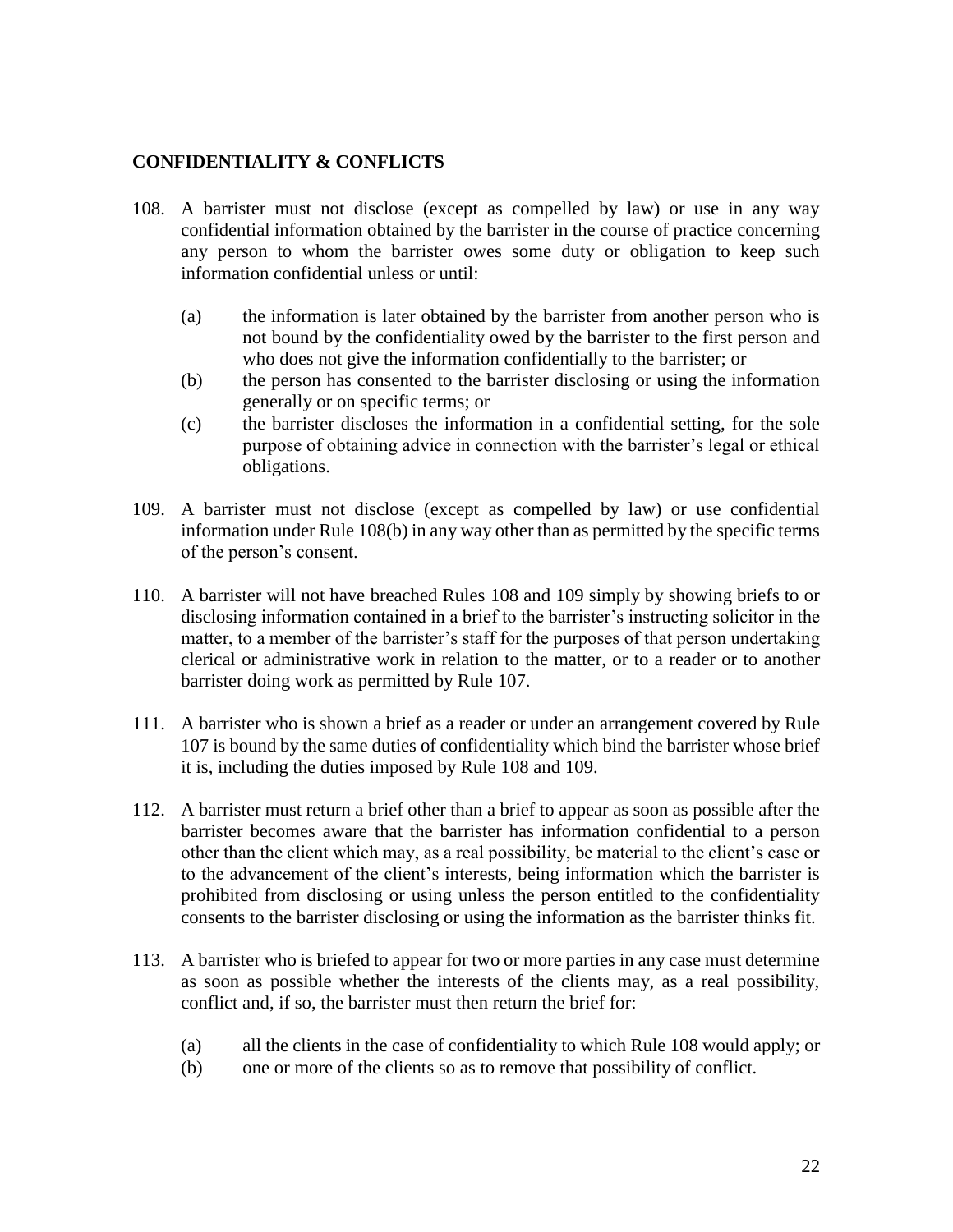- 114. A barrister who believes on reasonable grounds that the interests of the client may conflict with the interests of the instructing solicitor, or that the client may have a claim against the instructing solicitor, must:
	- (a) advise the instructing solicitor of the barrister's belief; and
	- (b) if the instructing solicitor does not agree to advise the client of the barrister's belief, seek to advise the client in the presence of the instructing solicitor of the barrister's belief.

#### <span id="page-24-0"></span>**DEFINITIONS**

- 115. Expressions used in these Rules which are also used in the Act have the same meanings as they have in the Act, unless the context requires otherwise. Unless the context requires otherwise, the singular includes the plural and vice versa.
- 116. Unless the context requires otherwise, the following expressions are defined as follows when used in these Rules:

| 'allege'           | includes conduct constituted by settling or opening on<br>pleadings, affidavits or witness statements, and reading<br>or tendering affidavits or witness statements filed or<br>prepared for the client (whether or not they were drawn<br>or settled by the barrister).         |
|--------------------|----------------------------------------------------------------------------------------------------------------------------------------------------------------------------------------------------------------------------------------------------------------------------------|
| 'associate'        | means a corporation, partnership or trust in which the<br>barrister has a material beneficial interest or a member<br>of the barrister's immediate family.                                                                                                                       |
| 'barristers' work' | means work permitted by Rule 15.                                                                                                                                                                                                                                                 |
| 'case'             | means the litigation or proceedings in which the<br>barrister in question is briefed to appear, or the dispute<br>in which the barrister is advising, as the case may be.                                                                                                        |
| 'client'           | means the client of the barrister in question, and for<br>the purposes of Rules 70, 78 and 80 includes those<br>officers, servants or agents of a client which is not a<br>natural person who are responsible for or involved in<br>giving instructions on behalf of the client. |
| 'court'            | means any body described as such and all other<br>judicial tribunals, and all statutory tribunals and all<br>investigations and inquiries (established by statute or<br>by a Parliament), Royal Commissions [the Crime and                                                       |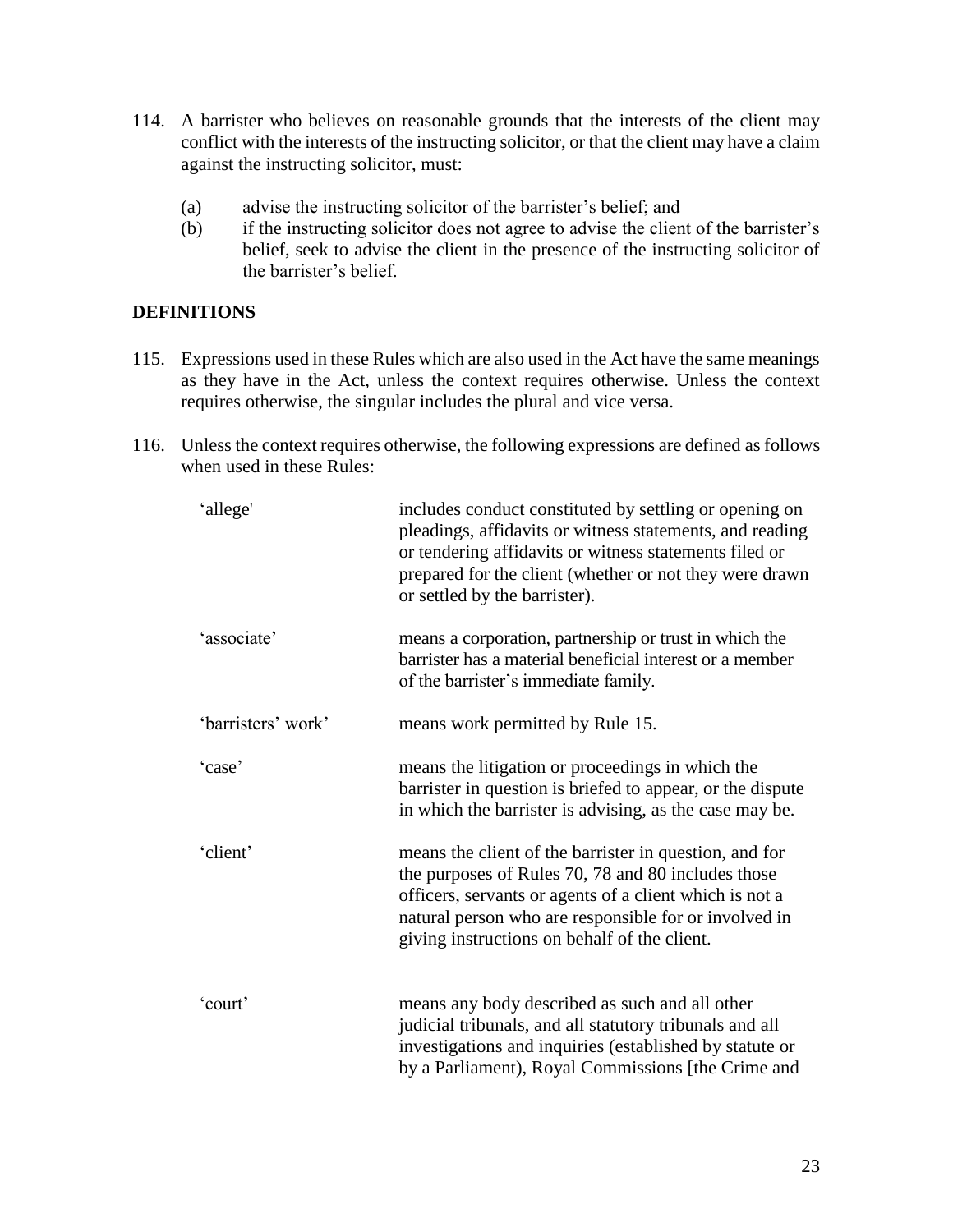|                                                 | Misconduct Commission/ICAC or equivalent],<br>arbitrations and mediations.                                                                                                                                                                                                                                                                                                                    |
|-------------------------------------------------|-----------------------------------------------------------------------------------------------------------------------------------------------------------------------------------------------------------------------------------------------------------------------------------------------------------------------------------------------------------------------------------------------|
| 'criminal proceedings'                          | includes disciplinary proceedings, in which context<br>other expressions appropriate to criminal proceedings<br>include corresponding meanings appropriate to<br>disciplinary proceedings and in particular "a serious<br>criminal offence" includes a disciplinary shortcoming<br>which, if proved, involves the serious possibility of<br>suspension or deregistration (or the equivalent). |
| 'current proceedings'                           | means proceedings which have not been determined,<br>including proceedings in which there is still a real<br>possibility of an appeal or other challenge to a decision<br>being filed, heard or decided.                                                                                                                                                                                      |
| 'devilling'                                     | the activity of undertaking chamber work in connection<br>with briefs held by another barrister.                                                                                                                                                                                                                                                                                              |
| 'ex parte application                           | means an application heard in the absence of a party.                                                                                                                                                                                                                                                                                                                                         |
| 'fee'                                           | includes any payment for the reimbursement of<br>expenses.                                                                                                                                                                                                                                                                                                                                    |
| 'genuine educational or<br>academic discussion' | means oral or written communications including the<br>publication of notes and articles with members of the<br>legal profession, other profession or group or members<br>thereof which are bona fide for an educational or<br>academic purpose.                                                                                                                                               |
| 'instructing solicitor'                         | means the solicitor from whom the barrister in question<br>has accepted a brief or who is instructing that barrister in<br>that brief, as the case may be, but does not include a<br>solicitor appearing with the barrister as a joint advocate;<br>and includes a patent attorney.                                                                                                           |
| 'legal advice'                                  | includes assistance at or presiding over meetings.                                                                                                                                                                                                                                                                                                                                            |
| 'legislation'                                   | includes delegated legislation.                                                                                                                                                                                                                                                                                                                                                               |
| 'opponent'                                      | means the legal practitioner appearing for the party<br>opposed to the client, or the party opposed to the client if<br>that party is unrepresented, and any other legal                                                                                                                                                                                                                      |